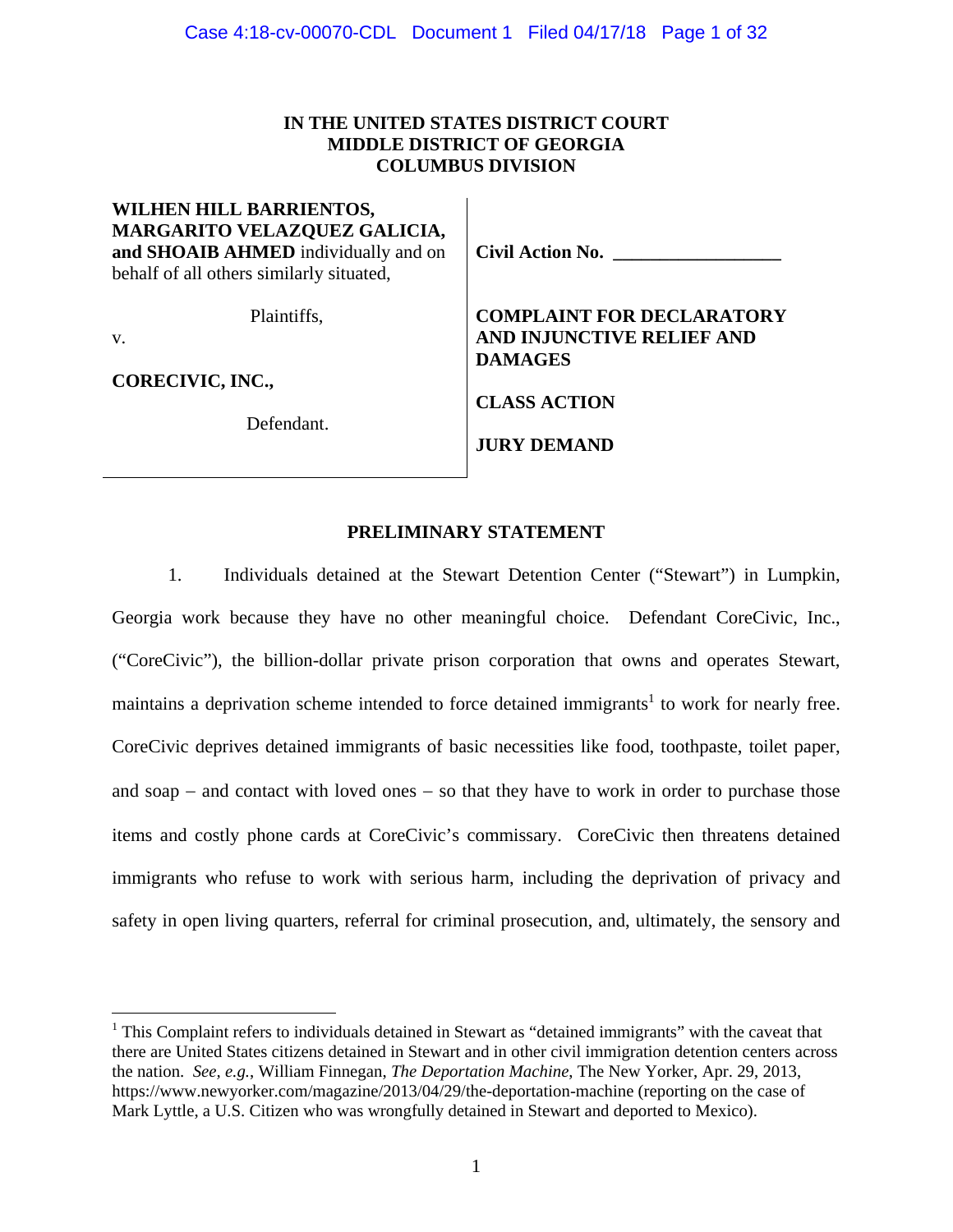#### Case 4:18-cv-00070-CDL Document 1 Filed 04/17/18 Page 2 of 32

psychological deprivation of their humanity resulting from solitary confinement. Under these circumstances, no labor is voluntary – it is forced.

2. CoreCivic's deprivation scheme ensures that the individuals detained in Stewart provide the billion-dollar corporation with a ready supply of available labor needed to operate the facility. Detained immigrants mop, sweep, and wax floors; scrub toilets and showers; wash dishes; do laundry; clean medical facilities; and cook and prepare food and beverages daily for the nearly 2,000 individuals locked inside Stewart. For this labor, CoreCivic pays detained immigrants between \$1 and \$4 per day and occasionally slightly more for double shifts. When CoreCivic needs "volunteers" to work double shifts in the kitchen or to work more than five days per week, as it often does to run Stewart, it employs a policy of threatening detained immigrants until they comply. Under no circumstances does CoreCivic pay the detained immigrant workers anything close to the federal minimum wage.

3. Plaintiffs are current or former detained immigrants who were forced to work for CoreCivic at Stewart. Individually and on behalf of all others similarly situated, Plaintiffs bring this class action lawsuit to end CoreCivic's forced labor scheme and remedy the unjust enrichment resulting from CoreCivic's illegal labor practices.

### **JURISDICTION AND VENUE**

4. This Court has subject matter jurisdiction pursuant to 28 U.S.C. § 1331 because this action arises under the Trafficking Victims Protection Act,<sup>2</sup> 18 U.S.C.  $\S$ § 1589, 1594, and 1595.

<sup>2</sup> The Trafficking Victims Protection Act was enacted in 2000, *see* Pub. L. No. 106-386, 114 Stat. 1486 (Oct. 28, 2000), and has been amended on three different occasions since then. *See* Trafficking Victims Protection Reauthorization Act of 2003, Pub. L. No. 108-193, 117 Stat. 2878 (Dec. 19, 2003); William Wilberforce Trafficking Victims Protection Reauthorization Act of 2008, Pub. L. No. 110-457, 122 Stat. 5044 (Dec. 23, 2008); Justice for Victims of Trafficking Act of 2015, Pub. L. No. 114-22, 129 Stat. 227.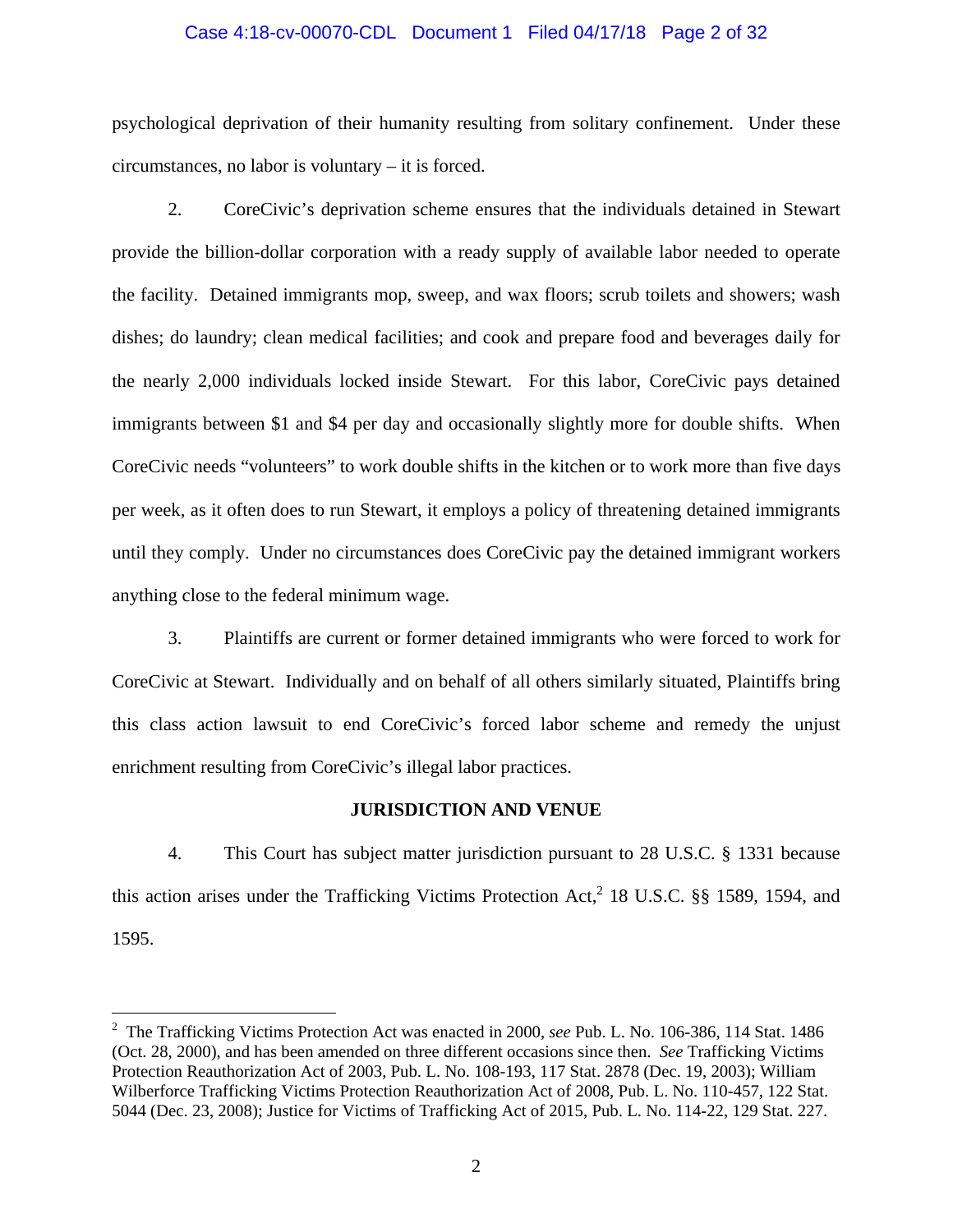#### Case 4:18-cv-00070-CDL Document 1 Filed 04/17/18 Page 3 of 32

5. This Court has subject matter jurisdiction pursuant to the Class Action Fairness Act of 2005, 28 U.S.C. § 1332(d), because at least one class member is of diverse citizenship from one defendant; there are more than 100 class members; and the aggregate amount in controversy exceeds \$5,000,000.

6. Venue is proper in this District under 28 U.S.C. § 1391(b)(2) because the events or omissions giving rise to the claims occurred in this District.

7. This Court has personal jurisdiction over CoreCivic because the corporation regularly conducts business in and has sufficient minimum contacts with the Middle District of Georgia.

8. Plaintiffs request that this Court exercise supplemental jurisdiction pursuant to 28 U.S.C. § 1367 over their state law claim of unjust enrichment.

### **PARTIES**

#### **A. Plaintiffs**

 $\overline{a}$ 

9. Plaintiff Wilhen Hill Barrientos is currently detained at Stewart. He has been detained at Stewart intermittently since on or about July 2015. Mr. Barrientos is a citizen of Guatemala seeking asylum in the United States. He is currently working for CoreCivic as a kitchen worker and is generally paid between \$1 and \$4 per day as part of the "Voluntary Work Program." When CoreCivic requires him to work twelve hours or more in one day, he makes up to \$8 per day.

10. Plaintiff Margarito Velazquez Galicia is currently detained at Stewart. He has been detained there since on or about January 2018. Mr. Velazquez is a citizen of Mexico and intends to seek relief from deportation in the form of cancellation of removal. His wife and two

<sup>(</sup>May 29, 2015). This complaint refers to the provisions of 18 U.S.C. §§ 1589, 1594, and 1595, including all amendments, as the Trafficking Victims Protection Act ("TVPA").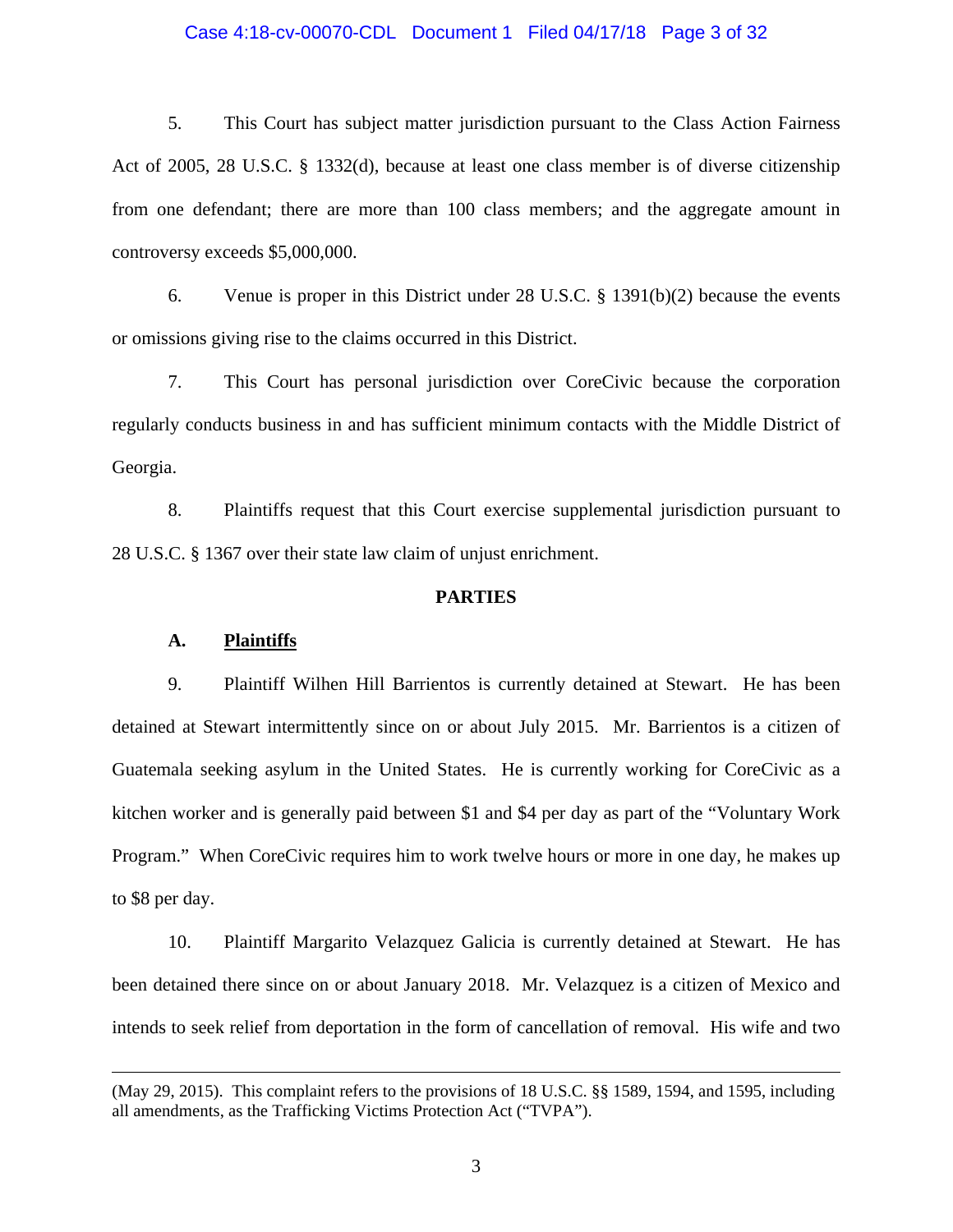#### Case 4:18-cv-00070-CDL Document 1 Filed 04/17/18 Page 4 of 32

children are United States citizens. Mr. Velazquez is currently employed as a kitchen worker and is generally paid between \$1 and 4 per day as part of the "Voluntary Work Program." When CoreCivic requires him to work twelve hours or more in one day, he makes up to \$8 per day.

11. Plaintiff Shoaib Ahmed was detained at Stewart from approximately August 2017 to February 2018. He is a citizen of Bangladesh who gave up his right to fight his asylum case due to the poor living conditions at Stewart, threats, and retaliation by CoreCivic. Mr. Shoaib worked for CoreCivic as a kitchen worker and was paid \$4 per day. If he worked twelve hours or more, he was paid an additional \$1 per day as part of the "Voluntary Work Program."

## **B. Defendant**

12. Defendant CoreCivic, formerly the Corrections Corporation of America, is a forprofit corporation providing correctional and detention services. CoreCivic is a Maryland corporation operating under federal tax laws as a Real Estate Investment Trust ("REIT"), with its principal office located at 10 Burton Hills Boulevard, Nashville, Tennessee 37215. CoreCivic owns and operates Stewart, where Plaintiffs were or are detained, located at 146 CCA Road, Lumpkin, Georgia 31815.

13. At all relevant times, CoreCivic owned and operated Stewart under contract with Stewart County, Georgia ("Stewart County"). Stewart County maintains an Intergovernmental Service Agreement ("IGSA") with U.S. Immigration and Customs Enforcement ("ICE") to detain immigrants on behalf of ICE.

### **FACTUAL ALLEGATIONS**

### **A. Immigration Detention is Civil – Not Criminal.**

14. Each year, hundreds of thousands of individuals are locked up in civil immigration detention facilities while awaiting immigration or citizenship status determinations.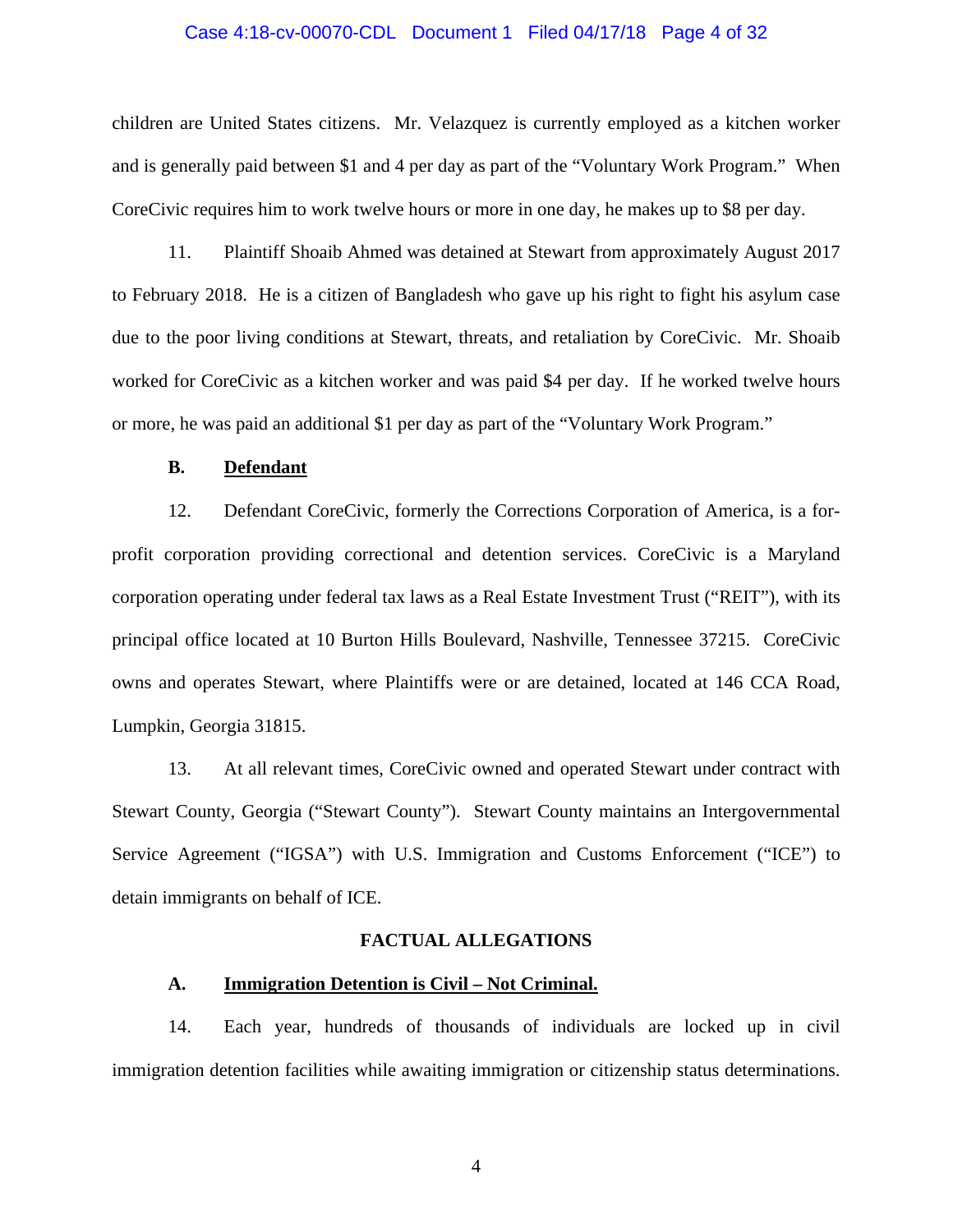#### Case 4:18-cv-00070-CDL Document 1 Filed 04/17/18 Page 5 of 32

Those detained include U.S. citizens, lawful permanent residents (green card holders) with longstanding family and community ties, children, pregnant women, asylum seekers, victims of human trafficking, and survivors of torture. Some detained immigrants were brought to the United States as children. And thousands ultimately have their United States citizenship or legal residency affirmed by an immigration court or federal judge.

15. Immigration violations are civil violations, and immigration detention is civil in nature.<sup>3</sup> Many detained immigrants have no criminal history at all.

16. Notwithstanding immigration detention's civil nature and purpose, detained immigrants are subjected to prison-like conditions at Stewart. According to Dora Schriro, former head of ICE's Office of Detention Policy and Planning, most detained immigrants are held – systematically and unnecessarily – under punitive circumstances inappropriate for immigration detention's noncriminal purposes.<sup>4</sup> Detained immigrants are frequently subjected to punitive and long-term solitary confinement, inadequate medical care, sexual and physical assault, lack of access to counsel, and other harsh conditions of confinement; all without a right to a speedy trial, a jury, a government-appointed lawyer, or a duly-entered conviction.

17. Many detained immigrants, Plaintiff Ahmed included, accede to deportation simply to escape intolerable conditions of confinement, even when they have valid claims to remain in the United States, including claims for asylum or other discretionary relief.

<sup>3</sup> *See, e.g.*, *INS v. Lopez-Mendoza*, 468 U.S. 1032, 1038 (1984) ("A deportation proceeding is a purely civil action to determine eligibility to remain in this country, not to punish an unlawful entry"); *see also Fong Yue Ting v. United States*, 149 U.S. 698, 728-30 (1893) (observing that deportation proceedings have "all the elements of a civil case" and are "in no proper sense a trial or sentence for a crime or offense"); *Harisiades v. Shaughnessy*, 342 U.S. 580 (1952).

<sup>4</sup> Dora Schriro, *Immigration Detention Overview and Recommendations*, U.S. Dep't of Homeland Sec., Immigration and Customs Enforcement 2-3, 21 (Oct. 6, 2009) *available at* https://www.ice.gov/doclib/about/offices/odpp/pdf/ice-detention-rpt.pdf.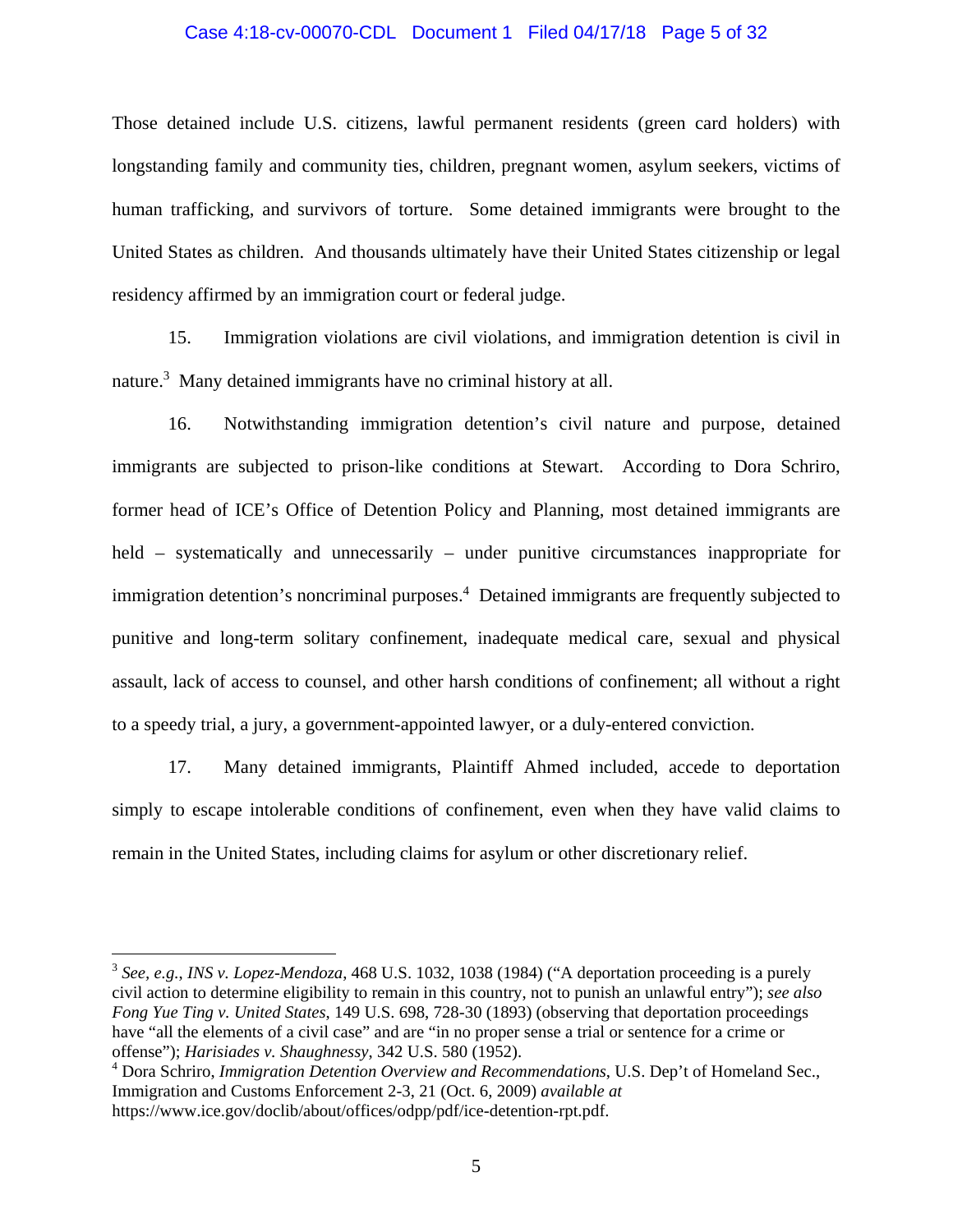# **B. The Privatization of Immigration Detention and CoreCivic's Economic Windfall.**

18. Immigration detention expanded roughly eightfold over the past two decades,

from a capacity of 5,532 detention beds in  $1994<sup>5</sup>$  to a current capacity of over 41,000 beds, and climbing.6



19. During the same period, CoreCivic and other private prison corporations have spent tens of millions of dollars on lobbying efforts.<sup>7</sup>

20. As immigration detention expanded, private prison corporations, led by CoreCivic, ${}^{8}$  gained a rapidly increasing share of the contracts for new detention beds. ${}^{9}$ 

<sup>&</sup>lt;sup>5</sup> Chad C. Haddal & Alison Siskin, Cong. Research Service, RL32369, Immigration-Related Detention: Current Legislative Issues 12 (2010), *available at*

https://digitalcommons.ilr.cornell.edu/cgi/viewcontent.cgi?article=1712 &context=key\_workplace. 6 Jennie Jarvie, *This industry stands to benefit from Trump's crackdown on the border*, L.A. Times, Feb.

<sup>14, 2017,</sup> http://www.latimes.com/nation/la-na-immigrant-detention-20170214-story.html.

<sup>7</sup> Michael Cohen, *How for-profit prisons have become the biggest lobby no one is talking about*, Wash. Post, Apr. 28, 2015, https://www.washingtonpost.com/posteverything/wp/2015/04/28/ how-for-profitprisons-have-become-the-biggest-lobby-no-one-is-talking-about/?utmterm=.25de04ae71f9.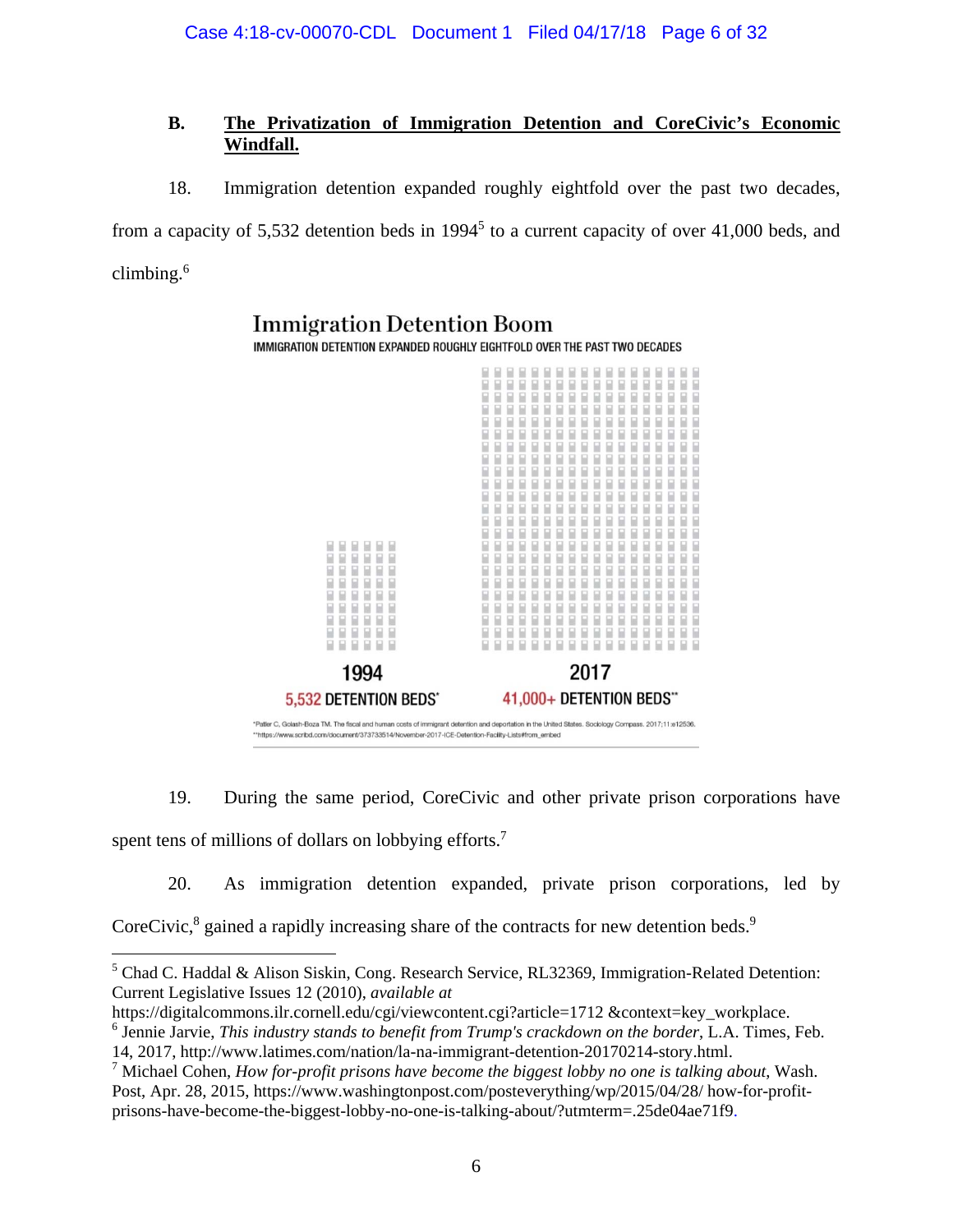21. CoreCivic's 2017 revenues were approximately \$1.765 billion,<sup>10</sup> and its stock is publicly traded on the New York Stock Exchange, with a market capitalization of approximately  $$2.36$  billion<sup>11</sup>

22. Detention centers for which CoreCivic designated ICE as its "primary customer" accounted for  $25\%$  of CoreCivic's total revenues in 2017 (\$444.1 million).<sup>12</sup> CoreCivic officials expect these lucrative immigration detention contracts to account for a significant percentage of the corporation's ongoing revenues. $^{13}$ 



23. As part of its immigration detention enterprise, CoreCivic owns and operates the

Stewart Detention Center.

*Immigrant Detention Quota*, Grassroots Leadership 6, Chart 1-A<sup>A</sup> (Apr. 2015)

https://grassrootsleadership.org/sites/default/files/reports/quota\_report\_final\_digital.pdf.

 $10$  CoreCivic Inc., Form 10-K FY 2017 at F-4, Sec. Exch. Comm'n,

https://www.sec.gov/Archives/edgar/data/1070985/000156459018002898/cxw-10k\_20171231.htm. [hereinafter "CoreCivic 10-K"].

<sup>13</sup> *Id.*

 <sup>8</sup> Madison Pauly, *A Brief History of America's Private Prison Industry*, Mother Jones, Jul./Aug. 2016, https://www.motherjones.com/politics/2016/06/history-of-americas-private-prison-industry-timeline. 9 Bethany Carson & Eleana Diaz, *Payoff: How Congress Ensures Private Prison Profit with an* 

<sup>11</sup> CoreCivic Inc. Stocks Overview, Reuters, *available at* 

https://www.reuters.com/finance/stocks/overview/CXW (last visited Apr. 16, 2018).

 $12$  CoreCivic10-K, at 32.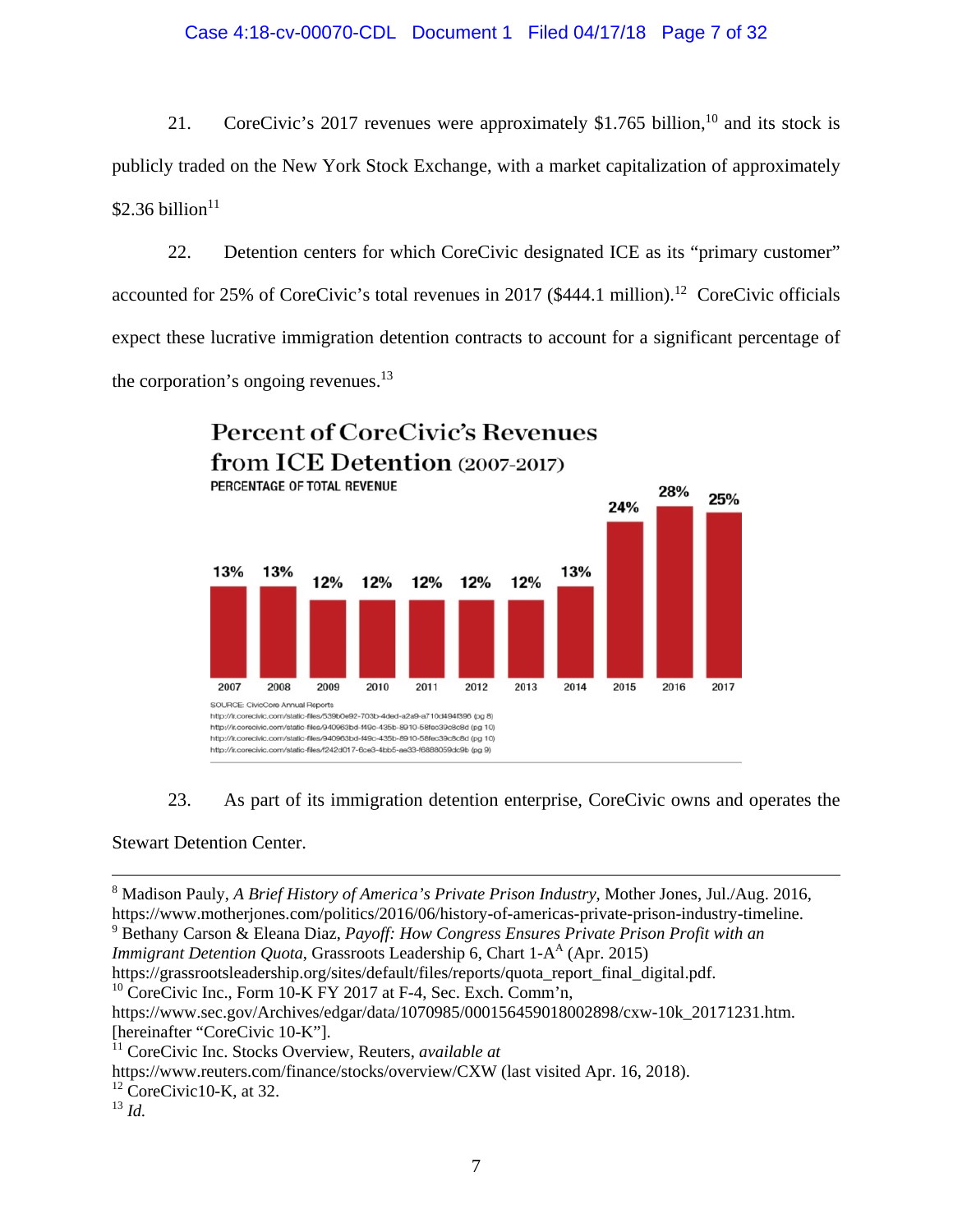#### Case 4:18-cv-00070-CDL Document 1 Filed 04/17/18 Page 8 of 32

24. With nearly 2,000 beds, Stewart is one of the largest immigration detention centers in the nation. During fiscal year 2017, more deportation proceedings began in Stewart than any other immigration detention center in the country.<sup>14</sup>

25. Pursuant to the IGSA between ICE and Stewart County, ICE pays the County \$62.03 per detained immigrant per day.<sup>15</sup> Under its 2006 contract with CoreCivic, however, the County keeps only 85 cents per detained immigrant per day for its "administrative costs." The rest of the money from ICE goes to CoreCivic. In 2016, CoreCivic's revenue from Stewart was approximately \$38 million.<sup>16</sup> By contrast, the County's revenue from Stewart was \$589,052 for the same year.<sup>17</sup>

26. CoreCivic's economic windfall, and the profitability of its immigration detention enterprise, arises from its corporate scheme, plan, and pattern of systemically withholding basic necessities from detained immigrants to ensure a readily available, captive labor force that cleans, maintains, and operates its facilities for subminimum wages under threat of solitary confinement, criminal prosecution, and other sanctions. Without this nearly free labor, CoreCivic's windfall from immigrant detention would be substantially decreased.

<sup>17</sup> Stewart County, Georgia, Independent Auditors' Report 59 (2016),

<sup>14</sup> Transactional Records Access Clearinghouse of Syracuse Univ. ("TRAC"), *Details on Immigration Proceedings by Immigration Court*, http://trac.syr.edu/phptools/immigration/nta/ (last visited Apr. 6, 2018).

<sup>15</sup> TRAC, *Detention Facility Reports: Transfers*, http://trac.syr.edu/immigration/detention/tran.shtml (last visited Apr. 9, 2018).

<sup>16</sup> Robin Urevich, *Deadly Detention: Hell in the Middle of a Pine Forest*, Capital and Main (Mar. 14, 2018), https://capitalandmain.com/deadly-detention-hell-middle-pine-forest-0314.

http://www.stewartcountyga.gov/PDF-docs/StewartCounty2016Audit.pdf.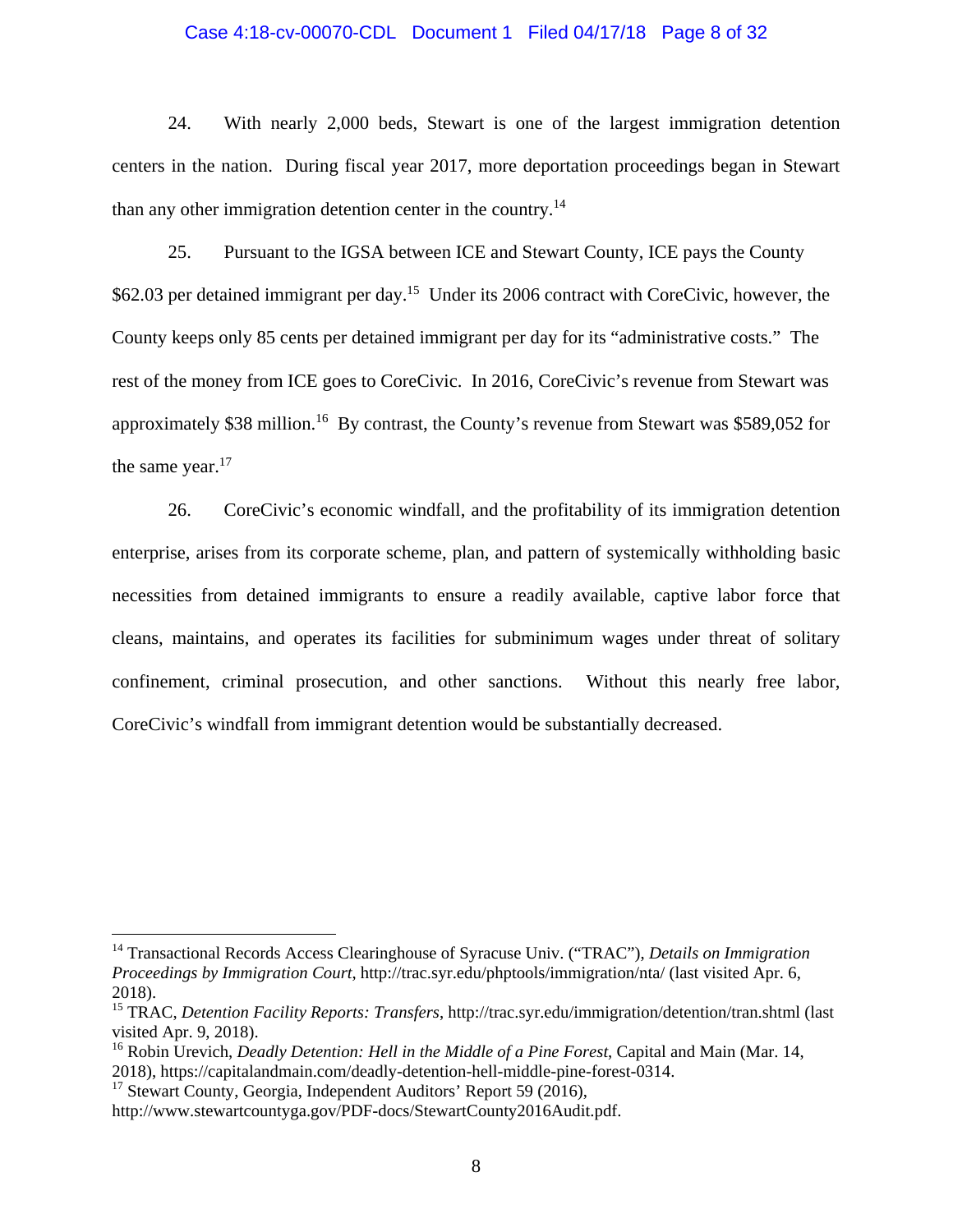# **C. CoreCivic Uses Detained Immigrants to Clean, Maintain, and Operate Stewart.**

27. CoreCivic operates a so-called Voluntary Work Program ("Work Program") at Stewart. Through this program, CoreCivic uses detained immigrants to perform work that directly contributes to institutional operations.

28. The Performance Based National Detention Standards ("PBNDS"), issued as guidance by ICE, delegate the site-specific rules for each Work Program to the "facility administrator" but mandate, *inter alia*, that each Work Program be in compliance with the PBNDS; that all work, other than personal housekeeping, be voluntary and not required; that compensation be "at least \$1.00 (USD) per day"; and that work be limited to 8 hours per day, 40 hours per week.<sup>18</sup>

29. According to CoreCivic's Detainee Orientation Handbook, which it provides to all detained immigrants at Stewart upon entry, the following work assignments may be available through the Work Program:

- a. Administration Porter
- b. Barber
- c. Commissary
- d. Hallway Porter
- e. Intake Worker
- f. Kitchen Worker
- g. Laundry Worker
- h. Library Worker
- i. Medical Porter

<sup>&</sup>lt;sup>18</sup> ICE, Performance-Based National Detention Standards 405-409 (2011), https://www.ice.gov/doclib/detention-standards/2011/pbnds2011r2016.pdf.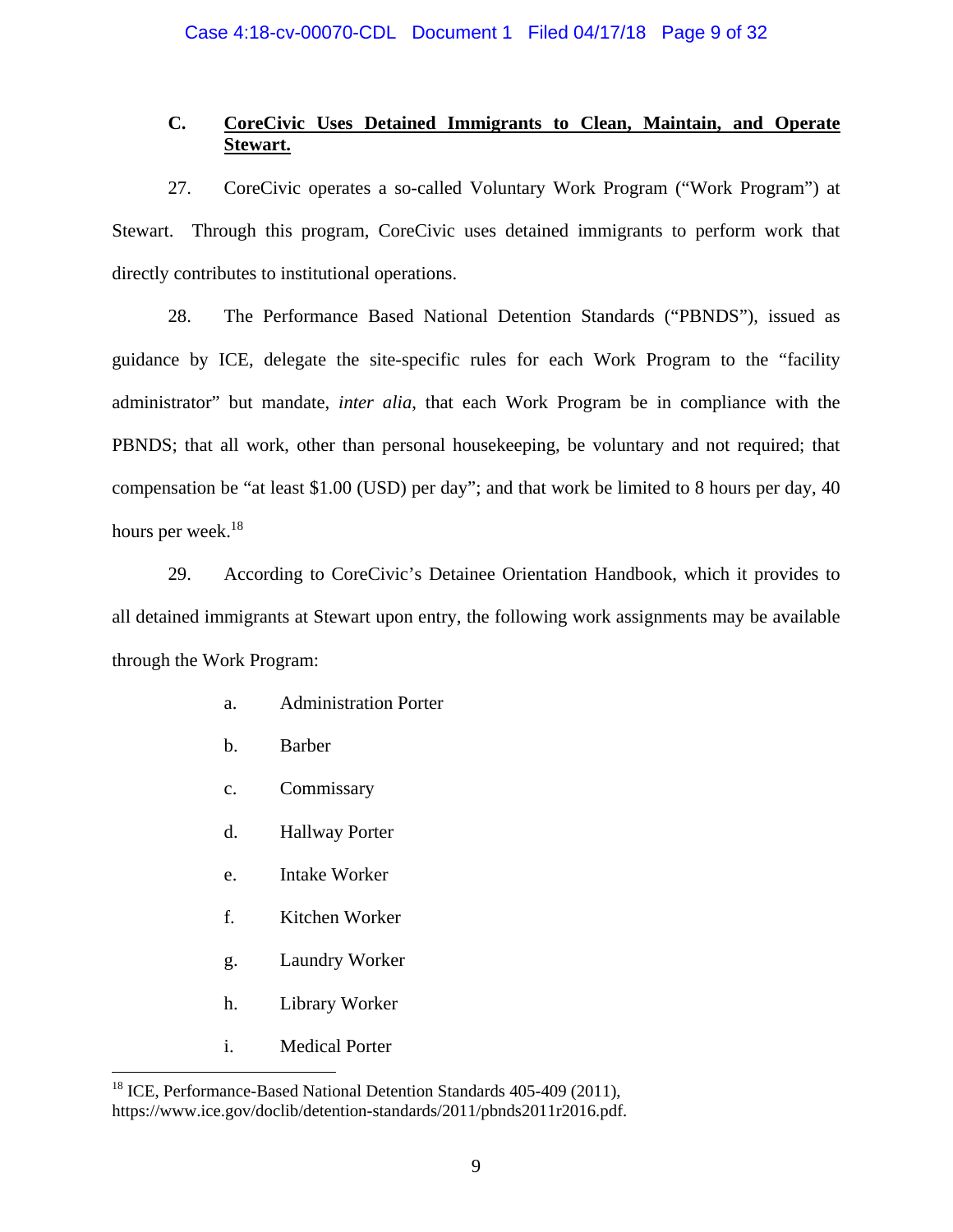- j. Night Floor Crew
- k. Pod Porter
- l. Recreation/Gym Worker
- m. Sally port/Chemical Porter
- n. Shower Porter
- o. Unit Law Library Helper
- p. Visitation Porter<sup>19</sup>
- 30. In the course of their labor for CoreCivic, detained immigrants in the Work

Program perform a wide range of work, including but not limited to:

- a. Scrubbing bathrooms, showers, toilets, and windows;
- b. Cleaning and maintaining CoreCivic's on-site medical center;
- c. Cleaning patient rooms and medical staff offices;
- d. Sweeping, mopping, stripping, and waxing floors;
- e. Washing detained immigrants' laundry;
- f. Preparing, cooking, and serving meals;
- g. Washing dishes;
- h. Cleaning the kitchen and cafeteria before and after meals;
- i. Performing clerical work for CoreCivic;
- j. Providing barber services to detained immigrants;
- k. Cleaning intake areas and solitary confinement units; and
- l. Cleaning and maintaining recreational areas.

<sup>1</sup> <sup>19</sup> CoreCivic, Detainee Orientation Handbook, Stewart Detention Center 14 (2016) [hereinafter "Stewart Detainee Handbook"].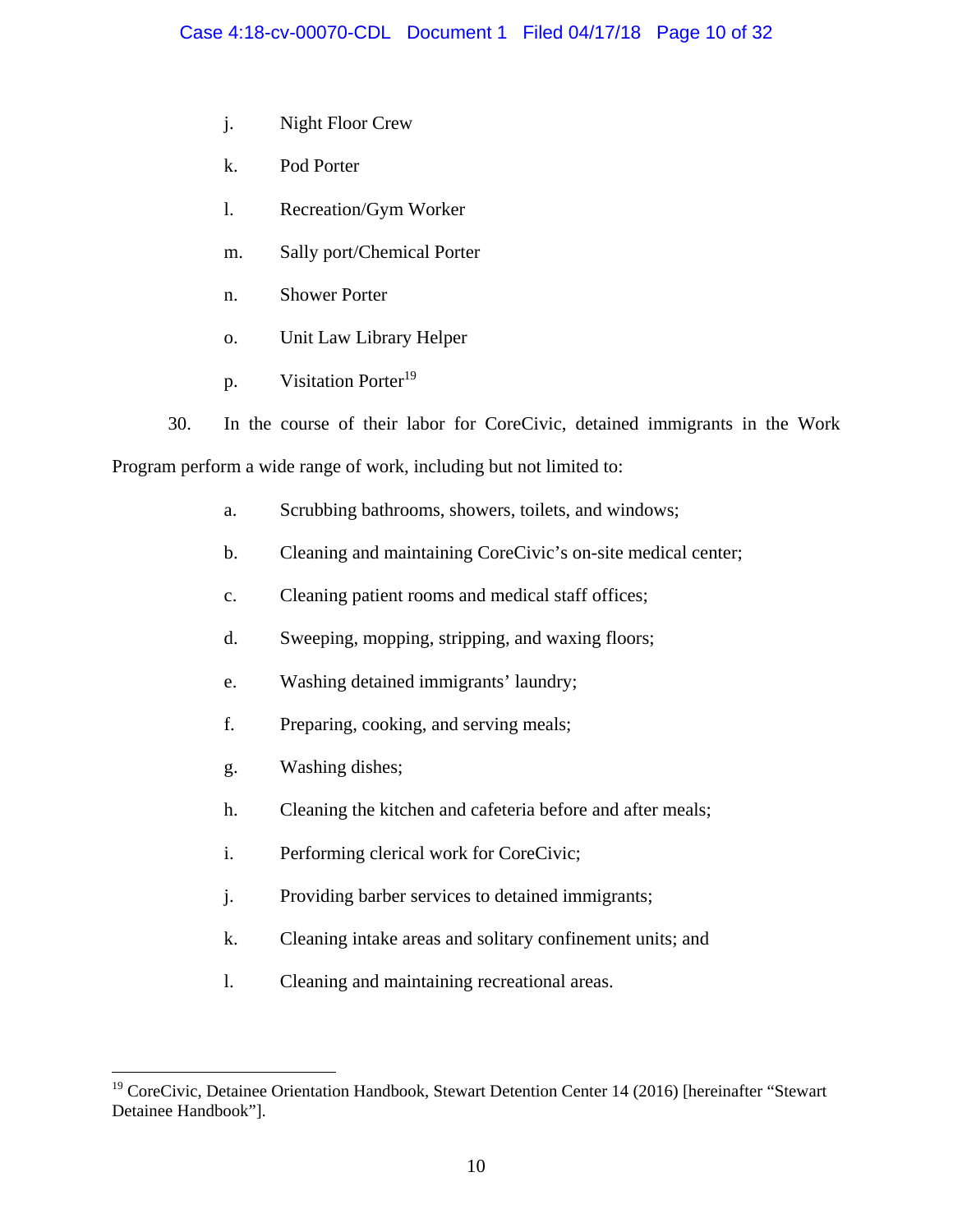#### Case 4:18-cv-00070-CDL Document 1 Filed 04/17/18 Page 11 of 32

31. CoreCivic pays detained immigrants who participate in the Work Program generally between \$1 and \$4 per day. CoreCivic occasionally increases the wage rate it pays to kitchen workers to up to \$8 per day when it needs workers to work twelve hours or more per day. Under no circumstances does CoreCivic pay the detained immigrants the federal minimum wage of \$7.25 per hour, or the Service Contract Act wages governing the jobs they perform. In fact, the detained immigrants' wages generally are well under \$1 per hour.

32. The Work Program allows CoreCivic to avoid recruiting from the local labor market, paying minimum wages, providing detained immigrants in the Work Program with any benefits, paying the costs of potential unionization, and paying federal and state payroll taxes, like Medicare, thereby reducing operational costs and increasing its own profits. Further, it reduces the likelihood of former employees acting as whistleblowers regarding the deplorable and unsafe conditions inside Stewart.<sup>20</sup>

33. Stewart County has the highest poverty rate among all Georgia counties. With a population of roughly 5,900, nearly 40% of families live below the poverty level.<sup>21</sup> The County's average unemployment rate in February 2018 was 5.3%, which is a 1.2% higher than the national average of 4.9%.<sup>22</sup> The median family income is \$20,882.<sup>23</sup> One hundred percent of children in Stewart County public schools are reportedly eligible for free or reduced-price meal programs.24

<sup>20</sup> *See, e.g.*, Urevich, *supra* note 16.

<sup>21</sup> U.S. Census Bureau, Stewart County, GA, Quick Facts: Income and Poverty, *available at* https://www.census.gov/quickfacts/fact/table/stewartcountygeorgia/IPE120216 (last visited Apr.12, 2018).

<sup>&</sup>lt;sup>22</sup> Georgia Department of Labor, Georgia Labor Force Estimates 8 (2018),

https://dol.georgia.gov/sites/dol.georgia.gov/files/related\_files/document/laborforce.pdf 23 U.S. Census Bureau, *supra* note 21.

<sup>&</sup>lt;sup>24</sup> Georgia Department of Early Care and Learning, FY2016 Free and Reduced Lunch School Data, Qualitied Schools, 24, http://decal.ga.gov/documents/attachments/16FreeRedQualSchools.pdf.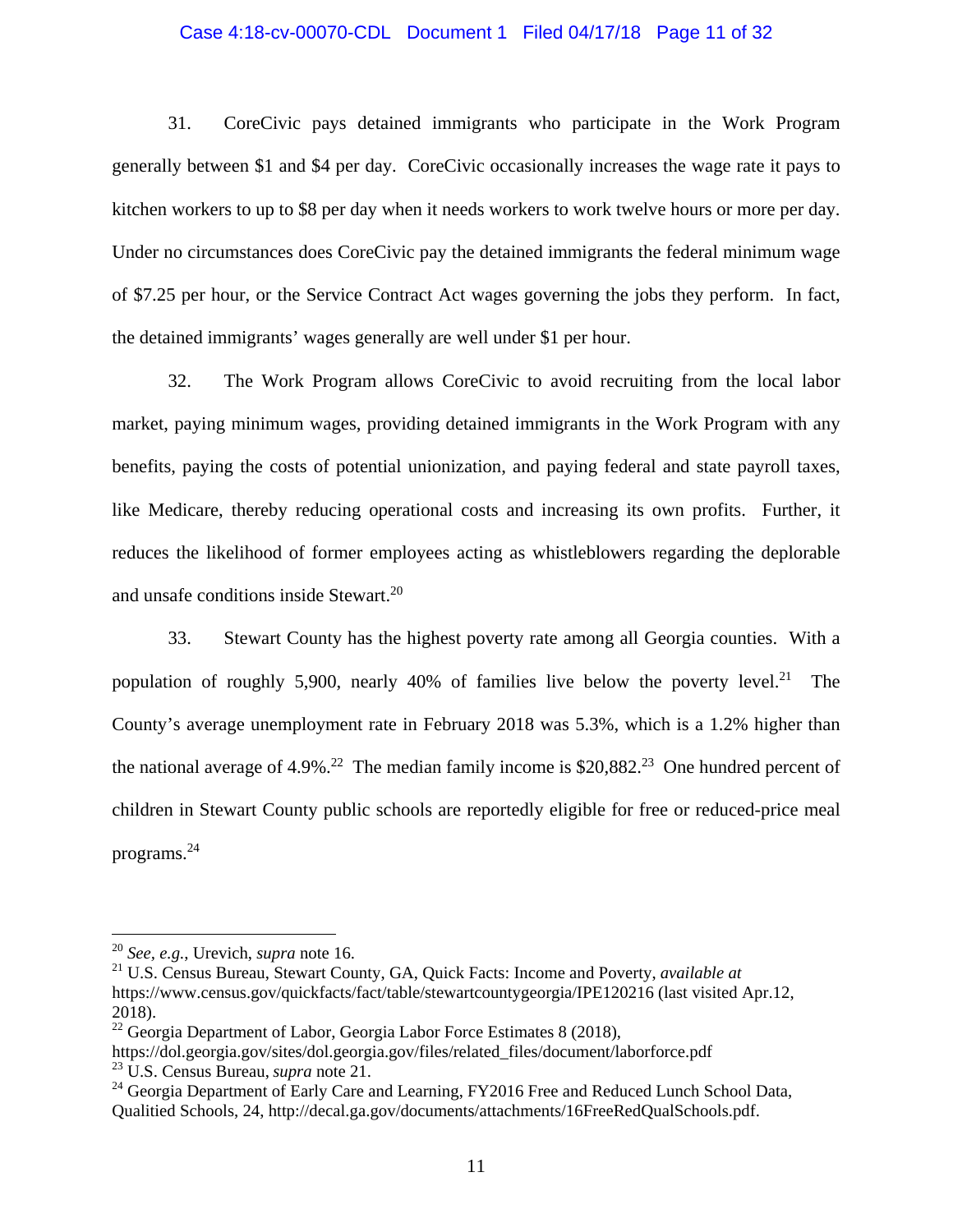#### Case 4:18-cv-00070-CDL Document 1 Filed 04/17/18 Page 12 of 32

34. According to CoreCivic, it employs around 300 people at Stewart, outside of the Work Program,<sup>25</sup> only 96 of whom are Stewart County residents.<sup>26</sup> CoreCivic fills a substantial number of jobs at Stewart with detained immigrants in the Work Program who work for nearly free.

35. While CoreCivic profits handsomely from the labor of detained immigrants locked inside Stewart, the company locks out many Stewart County residents from jobs and the economic growth and prosperity that comes with fair-paying work.

### **D. CoreCivic Withholds Necessary Care from Detained Immigrants at Stewart.**

36. Despite its name, the "Voluntary Work Program" is not "voluntary" in any meaningful sense. CoreCivic maintains a corporate scheme, plan, and pattern at Stewart of depriving detained immigrants with basic necessities; outside contact with loved ones; and threatening them with serious harm, isolation, and criminal prosecution. As a result, detained immigrants are forced to submit to CoreCivic's labor scheme in order to buy necessities from the commissary (including food, hygiene products, and phone cards) and to avoid solitary confinement and other sanctions.

37. CoreCivic owns and operates the commissary inside Stewart. The commissary is the only place at Stewart where detained immigrants can purchase necessities, including hygiene products, clothes, food, and phone cards. Pursuant to corporate policy, CoreCivic is required to use any profits or interest earned from the commissary towards welfare expenditures for detained immigrants.

<sup>25</sup> Harry Franklin, *Facility to house immigrants Official ink deal to detain inmates to be deported*, Columbus Ledger-Enquirer, Jul. 11, 2006 *available at* 2006 WLNR 11899060; Jeremy Redmon, *Detention center is largest in nation*, Atlanta Journal-Const., Jan. 16, 2011 *available at* 2011 WLNR 930948.

<sup>26</sup> Caleb Bauer, *CoreCivic has history of complaints, violations*, S. Bend Trib., Jan. 17, 2018, https://www.southbendtribune.com/news/local/corecivic-has-history-of-complaintsviolations/article\_9355aa57-8309-56f6-9072-1e2f8e035a3c.html.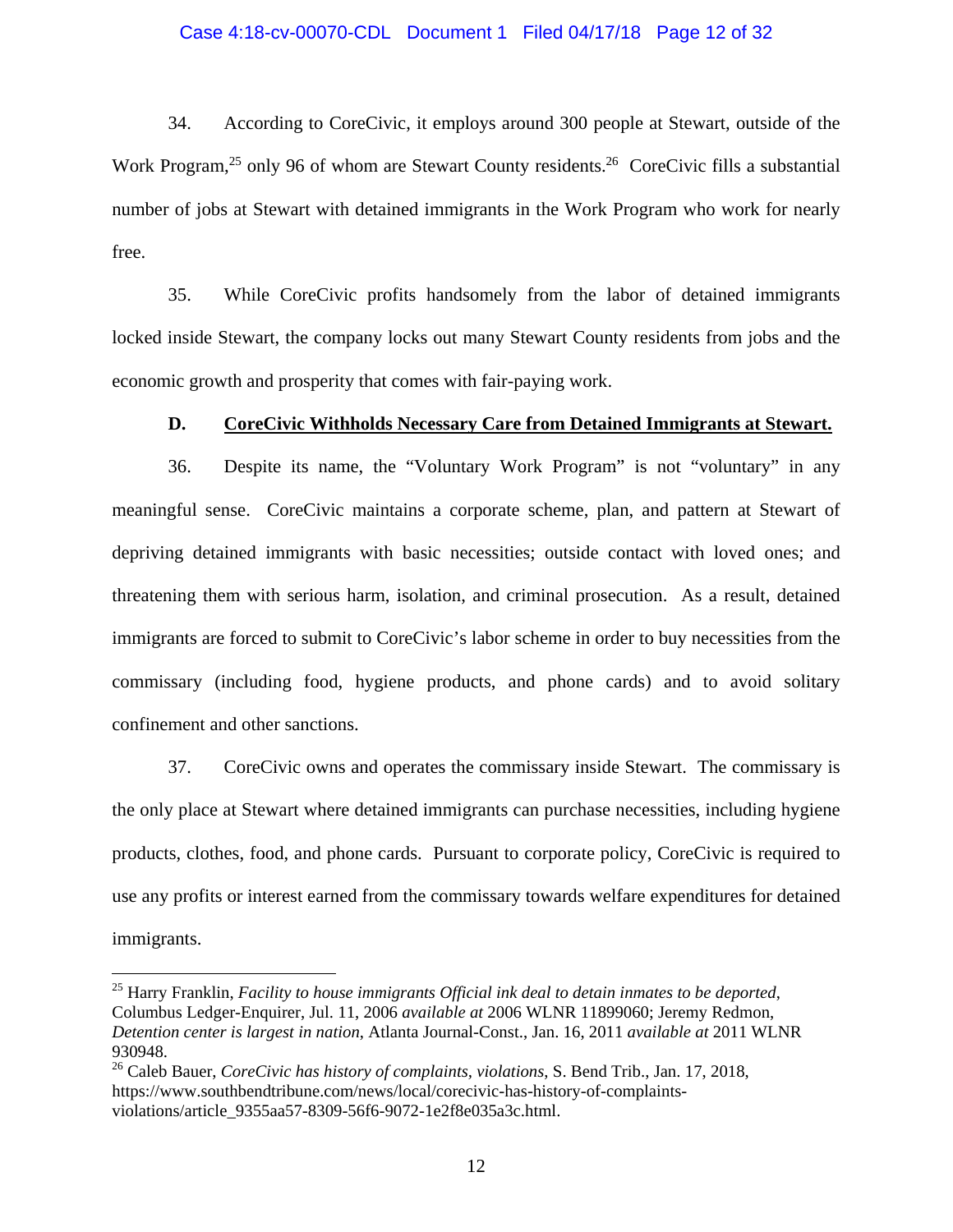## Case 4:18-cv-00070-CDL Document 1 Filed 04/17/18 Page 13 of 32

38. Detained immigrants must use funds from their "inmate fund account" to make purchases at the commissary. All of the detained immigrants' wages from the Work Program are deposited into this account.

39. When detained immigrants in the Work Program make purchases at the commissary, they are giving their wages directly back to CoreCivic in a "company store" scenario. This scenario is compounded by CoreCivic's scheme, plan, and pattern of intentionally depriving detained immigrants of basic necessities, such as hygiene products, that can only be purchased at the commissary.

40. CoreCivic's scheme of intentionally depriving detained immigrants of basic necessities and its failure to meet federal standards concerning housing, food, and hygiene products is well-documented.27

41. According to the U.S. Department of Homeland Security, Office of the Inspector General (OIG), Stewart has "bathrooms that were in poor condition, including mold and peeling paint on walls, floors, and showers."28 Some bathrooms at Stewart lack hot water, while some showers lack cold water.<sup>29</sup>

<sup>27</sup> *See* Ben Norton, *Privatized for-profit immigrant detention centers are a "living nightmare," investigation shows*, Salon (May 16, 2017), https://www.salon.com/2017/05/16/privatized-for-profitimmigrant-detention-centers-are-a-living-nightmare-investigation-shows\_partner/; Christie Thompson, *Welcome to Stewart Detention Center, the Black Hole of America's Immigration System*, VICE (Dec. 11, 2016), https://www.vice.com/en\_us/article/ypv59j/ welcome-to-stewart-detention-center-the-black-holeof-the-immigration-system; S. Poverty Law Ctr., *Shadow Prisons: Immigrant Detention in the South*, 36 (Nov. 2016), https://www.splcenter.org/sites/default/files/

https://www.acluga.org/sites/default/files/field\_documents/prisoners\_of\_ profit.pdf; Penn. State Law Ctr. For Immigrants' Rights Clinic, *Imprisoned Justice: Inside Two Georgia Immigration Detention Centers* (May 2017), https://pennstatelaw.psu.edu/sites/default/files/pictures/Clinics/Immigrants-

leg\_ijp\_shadow\_prisons\_immigrant\_detention\_report.pdf; ACLU of Ga., *Prisoners of Profit: Immigrants and Detention in Georgia* (May 2012),

Rights/Imprisoned\_Justice\_Report.pdf [hereinafter "Imprisoned Justice"].

<sup>&</sup>lt;sup>28</sup> U.S. Dep't of Homeland Sec., Office of the Inspector Gen., OIG-18-32, Concerns about ICE Detainee Treatment at Detention Facilities 7 (2017) *available at* 

https://www.oig.dhs.gov/sites/default/files/assets/2017-12/OIG-18-32-Dec17.pdf [hereinafter "OIG Report"].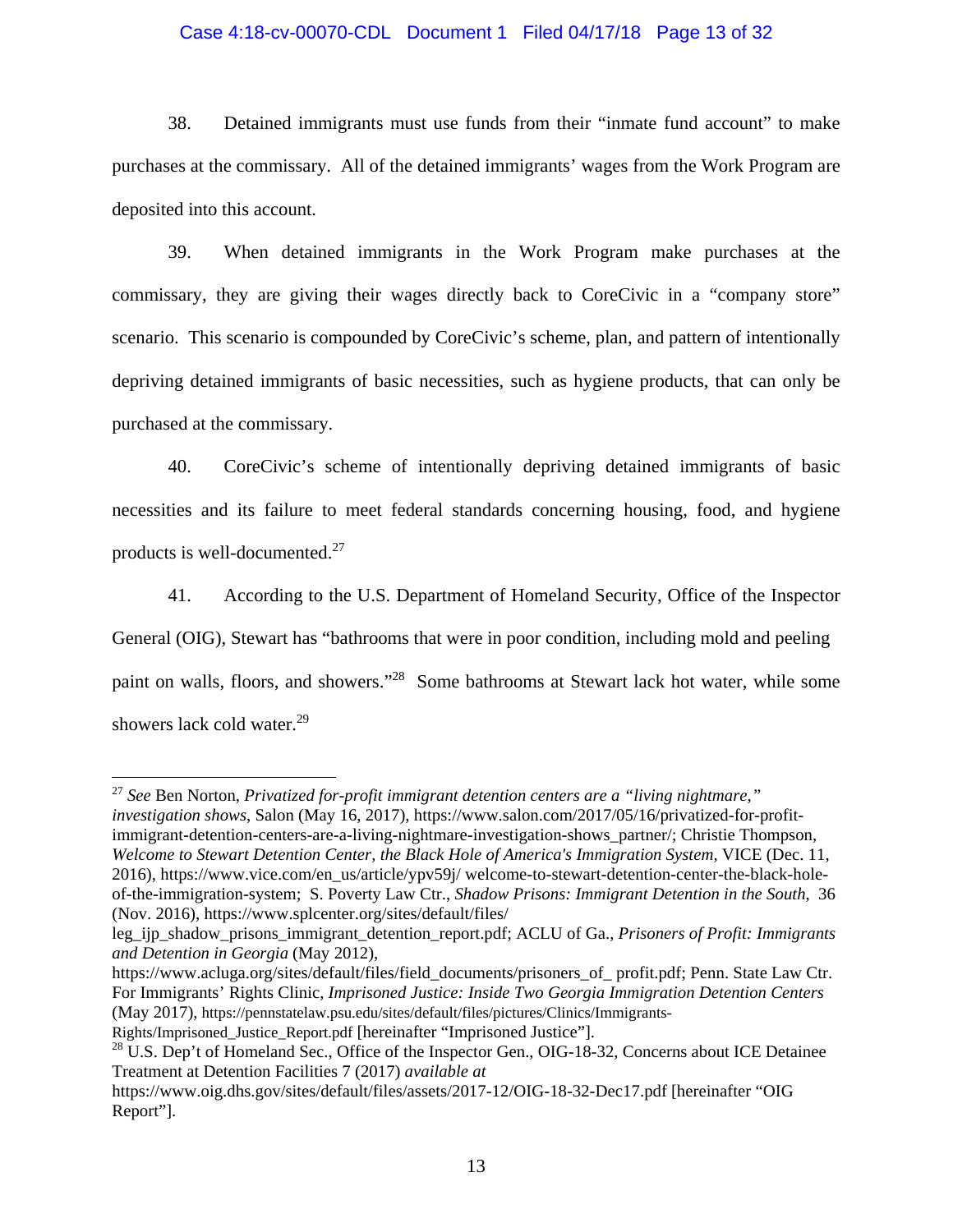#### Case 4:18-cv-00070-CDL Document 1 Filed 04/17/18 Page 14 of 32

42. The OIG has also found that Stewart fails to provide "basic hygienic products, such as toilet paper, soap, lotion, and toothpaste . . . promptly or at all when detainees ran out of them."30 Officers instruct detained immigrants to buy these necessities from the commissary when they run out. $31$ 

43. The same report from the OIG observes that Stewart stores "spoiled, wilted, and moldy produce and other food in kitchen refrigerators, as well as food past its expiration date."<sup>32</sup> Other food safety issues, according to the federal government, include "expired frozen food, including meat, and thawing meat without labels indicating when it had begun thawing or the date by which it must be used."33

44. In addition to depriving detained immigrants of basic necessities like safe and sufficient food and hygienic products, CoreCivic has a scheme, plan, and pattern of depriving detained immigrants of outside contact with loved ones to compel detained immigrants to work in order to purchase costly phone cards from the commissary.

45. Stewart is geographically isolated and isolating for detained immigrants. It is outside the town of Lumpkin, Georgia, which has a population of 1,123 (not including the detained immigrants).<sup>34</sup> It is a two and one-half hour drive from Atlanta, Georgia. The people who are able to make the trip to the detention center to visit a loved one are limited to noncontact visits. They must view each other through a plate glass window and speak through a closed-circuit telephone. These visits are limited to an hour.

 <sup>29</sup> *Id.*

<sup>&</sup>lt;sup>30</sup> *Id.* (reporting on Stewart and Hudson County Jail).

<sup>&</sup>lt;sup>31</sup> *Id.* (reporting on Stewart and Hudson County Jail).

<sup>&</sup>lt;sup>32</sup> *Id.* at 8 (reporting on Stewart and three other facilities).

<sup>&</sup>lt;sup>33</sup> *Id.* (reporting on Stewart and three other facilities).

<sup>34</sup> U.S. Census Bureau, 2012-2016 American Community Survey 5-Year Estimates: Lumpkin, Georgia, https://factfinder.census.gov/bkmk/table/1.0/en/ACS/16\_5YR/DP05/1600000US1347980 (last visited Apr. 14, 2018).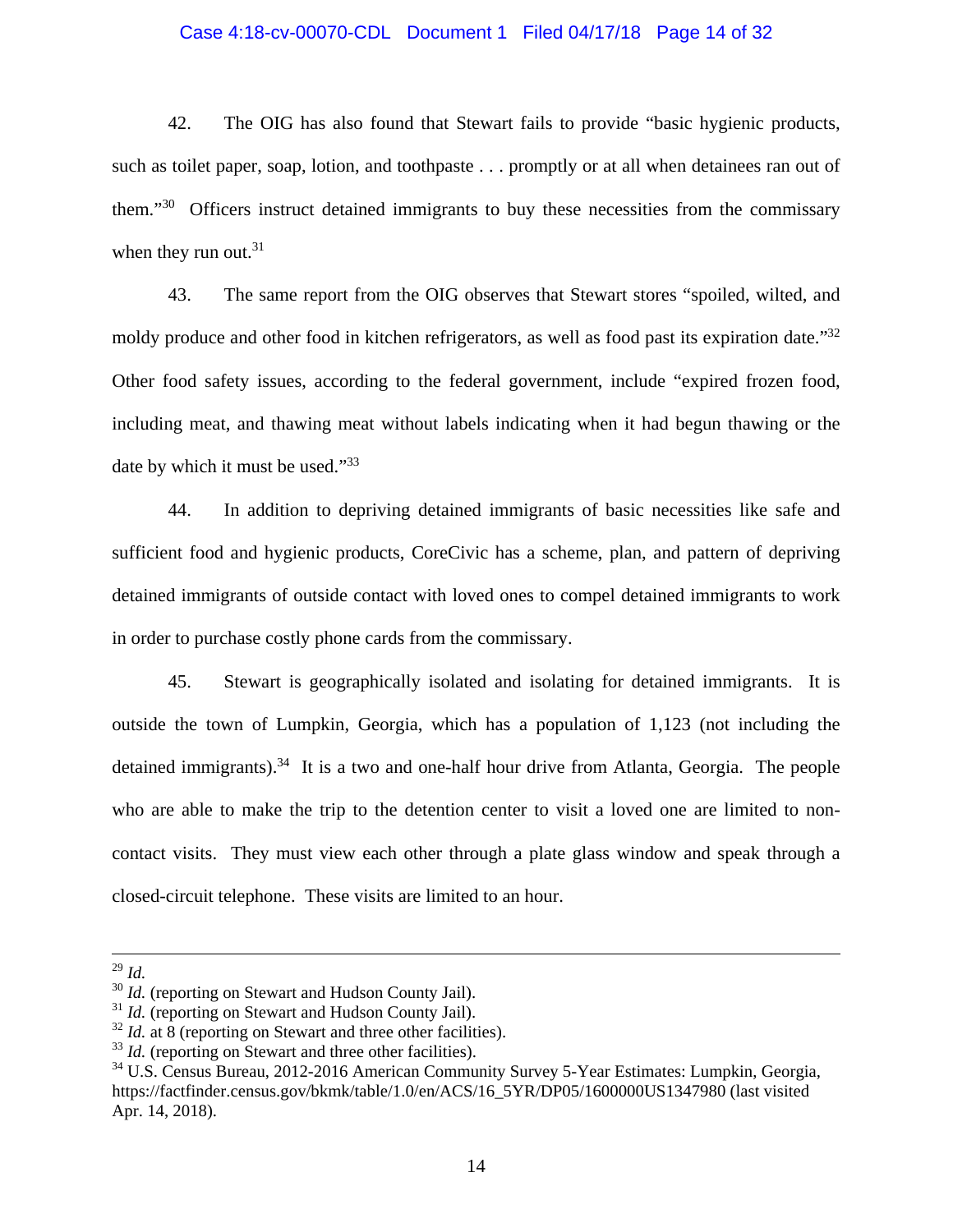#### Case 4:18-cv-00070-CDL Document 1 Filed 04/17/18 Page 15 of 32

46. Talton Communications ("Talton"), the company that provides Stewart's phone service, provides the only way for detained immigrants to call anyone outside the detention center. Talton takes advantage of this monopoly by charging excessively high rates for detained immigrants to make telephone calls. Therefore, most detained immigrants are not able to speak with family members for more than a few minutes every week, and at great expense.

47. Detained immigrants must purchase Talton phone cards at the commissary to make outside calls. Many detained immigrants submit to the Work Program to purchase these costly phone cards so they can maintain contact with loved ones.<sup>35</sup>

# **E. CoreCivic Threatens to Put Detained Immigrants in Solitary Confinement, Among Other Sanctions, for Refusing to Work.**

48. CoreCivic maintains a corporate scheme, plan, and pattern at Stewart of threatening detained immigrants who refuse to work, organize a work stoppage, or participate in a work stoppage with "disciplinary segregation" (i.e., solitary confinement), criminal prosecution, downgrading the detained immigrants' housing, and/or revoking access to the commissary, among other sanctions.

49. CoreCivic's Stewart Detainee Orientation Handbook, which every individual detained at Stewart receives upon entry, categorizes "[e]ncouraging others to participate in a work stoppage or to refuse to work," as a High Offense category, the second-highest offense category. As a result, encouraging others to participate in a work stoppage is punishable by, *inter alia*:

- a. "Initiaterion] [of] criminal proceedings";
- b. "Disciplinary Segregation (Up to 30 days)";
- c. "Loss of privileges: commissary, movies, recreation, etc."; and

<sup>35</sup> *Imprisoned Justice*, at 30.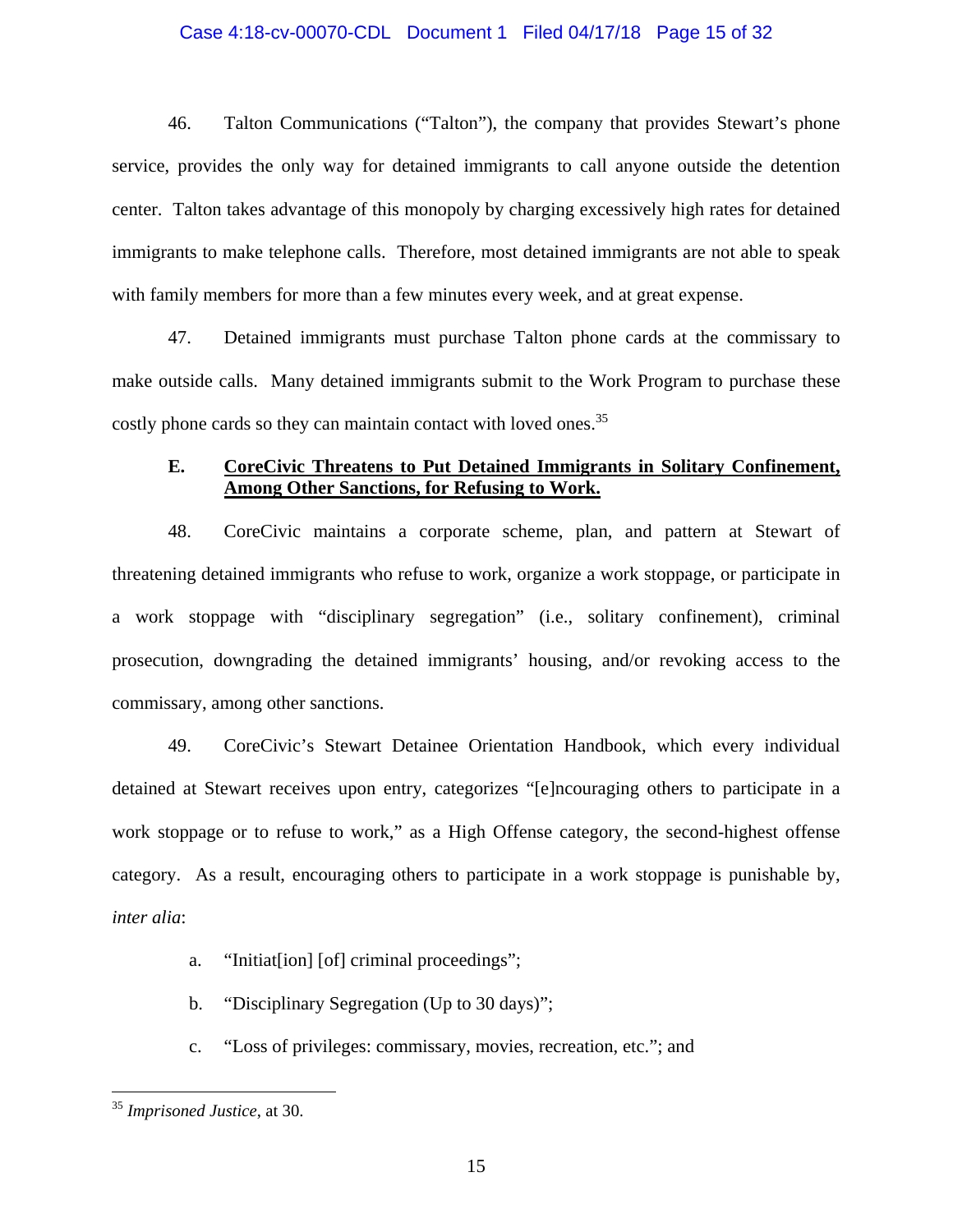## Case 4:18-cv-00070-CDL Document 1 Filed 04/17/18 Page 16 of 32

d. "Chang[ing] housing" or "Restrict[ion] to housing unit."36

50. CoreCivic maintains a corporate scheme, plan, and pattern at Stewart of threatening Plaintiffs and Class Members who refuse to work with "intiat[ing] criminal proceedings" against them, which constitutes a threatened abuse of the legal process.

51. CoreCivic's overuse of disciplinary measures such as solitary confinement at Stewart is well-documented.<sup>37</sup>

52. The OIG has expressed "concerns about a lack of professionalism and inappropriate treatment by Detention Center staff, which fostered a culture of disrespect and disregard for detainees' basic rights."38 Detained immigrants have been "disciplined, including being segregated or locked down in their cells, without adequate documentation in the detainee's file to justify the disciplinary action."39

53. In June 2017, officials at Stewart held a detained immigrant in solitary confinement for nearly 30 days for allegedly encouraging others to participate in a work stoppage.

<sup>36</sup> Stewart Detainee Handbook, at 31-32.

<sup>37</sup>*See* Ben Norton, *Privatized for-profit immigrant detention centers are a "living nightmare," investigation shows*, Salon (May 16, 2017), https://www.salon.com/2017/05/16/privatized-for-profitimmigrant-detention-centers-are-a-living-nightmare-investigation-shows\_partner/; S. Poverty Law Ctr., *Shadow Prisons: Immigrant Detention in the South*, 41 (Nov. 2016),

https://www.splcenter.org/sites/default/files/leg\_ijp\_shadow\_prisons\_immigrant

\_detention\_report.pdf; ACLU of Ga., *Prisoners of Profit: Immigrants and Detention in Georgia*, 67-69 (May 2012), https://www.acluga.org/sites/default/files/field\_documents/prisoners\_of\_profit.pdf; *Imprisoned Justice*, at 36-37; *see also Grae v. Corrections Corporation of America*, No. 3:16-cv-2267, 2017 WL 6442145 at \*5-8, 15, 21 (M.D. Tenn. Dec. 18, 2017) (citing numerous instances of CoreCivic placing individuals in administrative segregation in Eden Detention Center for inappropriate reasons).

<sup>38</sup> OIG Report, at 6 (reporting on Stewart and two other facilities); s*ee also* Urevich, *supra note* 16 (former ICE officer and Stewart guard describing physical abuse and verbal mistreatment of detained immigrants at Stewart).

<sup>&</sup>lt;sup>39</sup> OIG Report, at 6 (reporting on Stewart and two other facilities).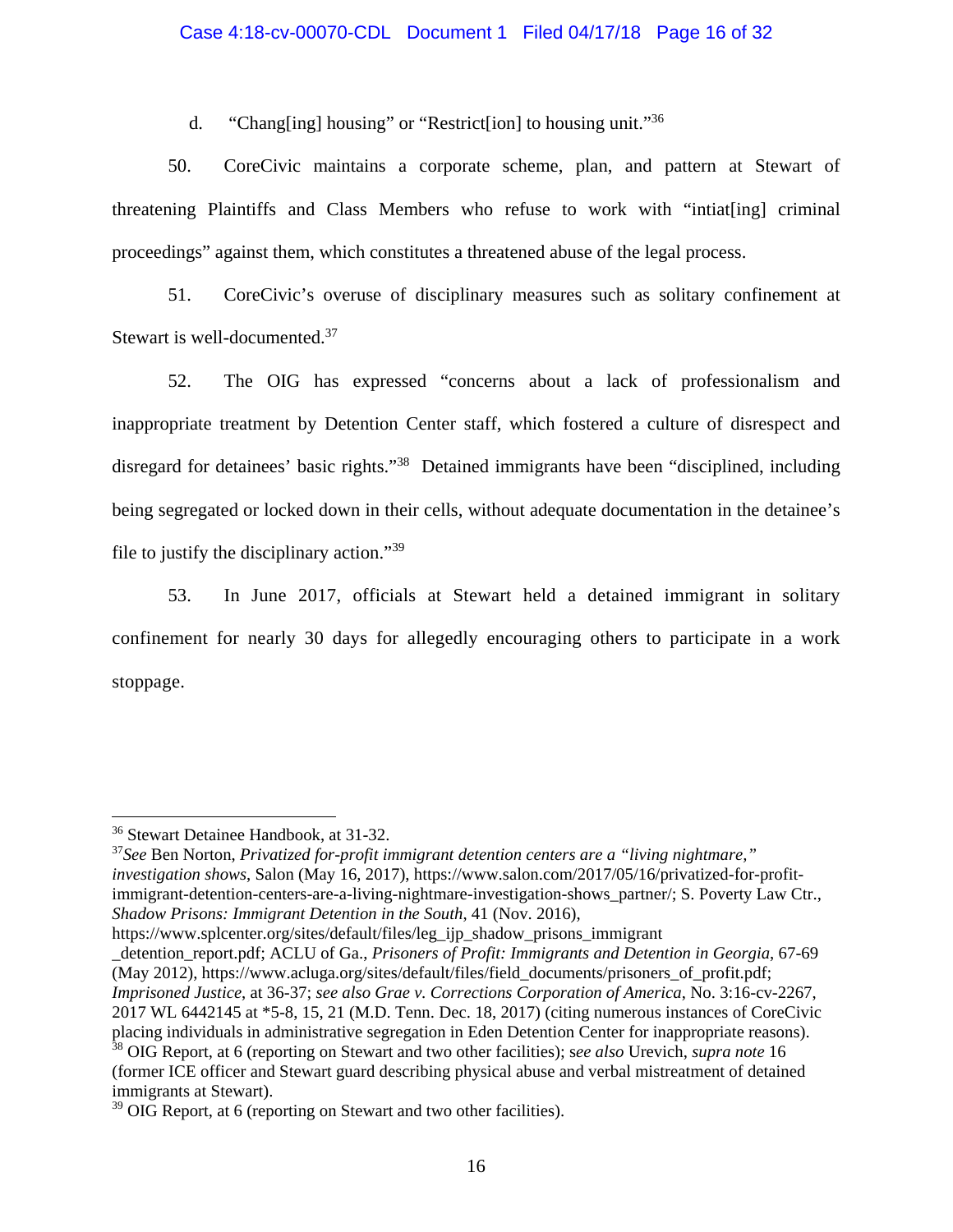#### Case 4:18-cv-00070-CDL Document 1 Filed 04/17/18 Page 17 of 32

54. CoreCivic also maintains a corporate scheme, plan, and pattern at Stewart of threatening Plaintiffs and Class Members who refuse to work with "changing housing" to living quarters that are less safe, sanitary, and private.

55. Detained immigrants who submit to the Work Program are often provided with more favorable living quarters, including "pods" that have private two-person cells, access to a common area, a shared bathroom with one cellmate, and a shower with temperature control.

56. These smaller pods are in stark contrast to the open dormitories. The open dormitories house up to 66 people, in 33 bunk beds. There is no privacy. The lights in these dorms are on all day and night, requiring some detained immigrants to fold socks over their eyes in order to sleep. There is one bathroom in these dorms with three to four toilets, three to four urinals, and four sinks. This shared bathroom is often filthy, to the extent that the pod residents at times gag from the overwhelming and festering stench. The showers in the open dormitories do not have temperature control and provide only extremely hot water. The open dormitories are also the site of frequent conflict and even violence. Indeed, the detained immigrants refer to open dormitories as "El Gallinero," or "the Chicken Coop," for both the conditions and overcrowded living quarters.

57. CoreCivic maintains a corporate scheme, plan, and pattern at Stewart of threatening Plaintiffs and Class Members with loss of access to the commissary when they refuse to work.

58. Plaintiffs and Class Members rely on access to the commissary to purchase the basic necessities that CoreCivic does not adequately provide and phone cards to maintain contact with loved ones.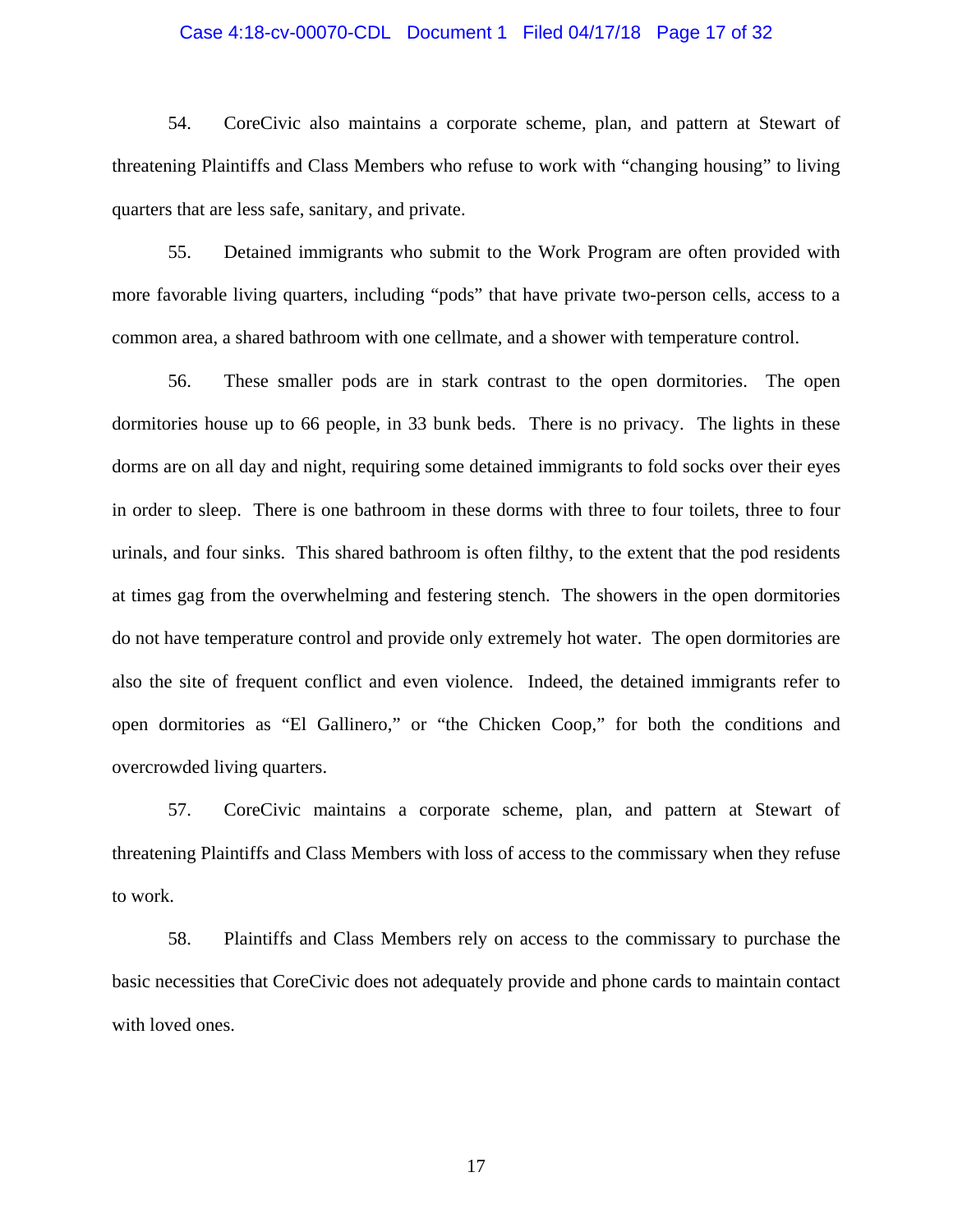#### Case 4:18-cv-00070-CDL Document 1 Filed 04/17/18 Page 18 of 32

59. By maintaining this scheme, plan, and pattern of threatening Plaintiffs and Class Members who refuse to work with solitary confinement and other sanctions, CoreCivic ensures an available labor pool of detained immigrants will work for nearly free, thus allowing it to continue operating Stewart at an enormous profit.

60. CoreCivic knowingly benefitted financially, both by way of reduced labor costs and increased commissary revenue, from participating in a venture CoreCivic knew or should have known forced Plaintiffs and Class Members to work, or attempted to force them to work.

#### **F. Plaintiff Barrientos' Labor at Stewart**

61. Mr. Barrientos has performed work for CoreCivic at Stewart as a result of its unlawful forced labor scheme, plan, and pattern.

62. As a kitchen worker, Mr. Barrientos washes dishes, serves meals, and prepares food for detained immigrants at Stewart. He regularly works eight to nine-hour shifts per day, seven days per week.

63. Prior to March 2018, Mr. Barrientos was paid \$4 per day. If he worked more than twelve hours in one day, he was paid \$5 per day. If Mr. Barrientos worked seven consecutive days in one week, he was compensated with a \$5 phone card on top of his weekly wages.

64. After March 2018, CoreCivic's pay scheme changed. Currently, Mr. Barrientos is paid \$1 per day if he works less than six hours, \$4 per day if he works for six hours, \$5 per day if he works between eight and eleven hours and fifty-nine minutes, and \$8 per day if he works twelve hours or more. CoreCivic credits these wages to Mr. Barrientos' commissary account.

65. As a kitchen worker, Mr. Barrientos has been forced to cook and serve spoiled food to detained immigrants after complaining about the expired food to kitchen supervisors.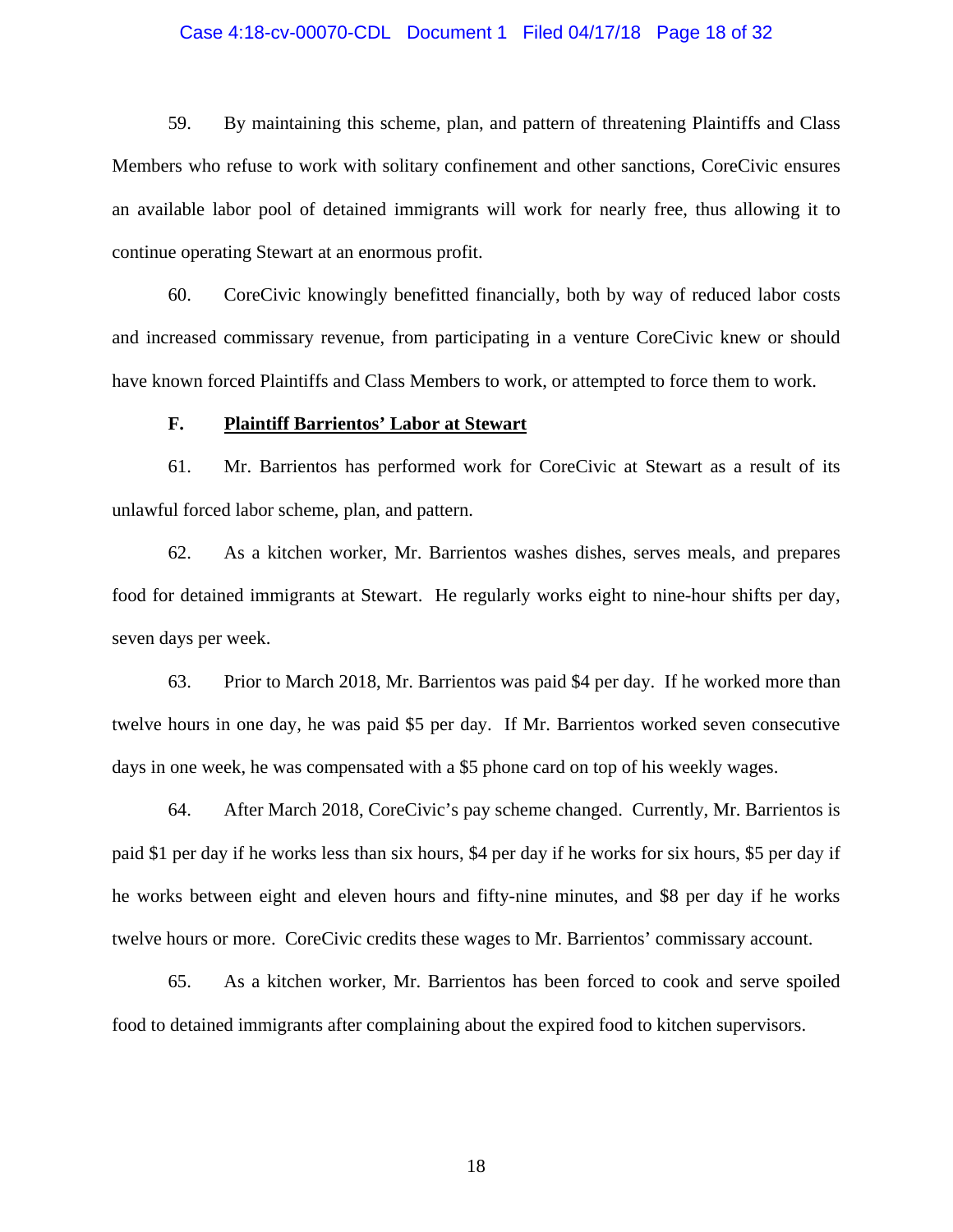#### Case 4:18-cv-00070-CDL Document 1 Filed 04/17/18 Page 19 of 32

66. CoreCivic denies Mr. Barrientos access to basic necessities that he then has to purchase at Stewart's commissary with his wages from the Work Program. In one instance, Mr. Barrientos ran out of toilet paper and requested another roll from a CoreCivic officer. The CoreCivic officer told Mr. Barrientos to use his fingers to clean himself.

67. Mr. Barrientos spends his wages on soap, tooth paste, food, clothes, phone cards, and other necessities from the commissary.

68. Mr. Barrientos is housed in a pod with private, two-person cells that contain a bathroom to be shared with his cellmate, and he is provided with access to a shower that has both hot and cold water.

69. Officers at Stewart have threatened to transfer Mr. Barrientos from his pod to the Chicken Coop if he stops working, calls in sick, refuses to change shifts as requested, or encourages others to stop working.

70. On one occasion, a CoreCivic Officer named Garden<sup>40</sup> woke up Mr. Barrientos and ordered him to work a 2 a.m. shift, even though he was assigned the 10 a.m. shift that day. When Mr. Barrientos refused, the officer told him to pack his bags because he was being moved to another pod. Mr. Barrientos relented and worked the early shift because he was afraid of being placed back in the Chicken Coop.

71. Officers at Stewart threatened Mr. Barrientos with denial of access to the commissary if he stopped working, called in sick, or encouraged others to stop working.

72. Around late 2015, CoreCivic officers threatened to put Mr. Barrientos in solitary confinement on two different occasions because they thought he and other kitchen workers were organizing a work stoppage.

<sup>&</sup>lt;sup>40</sup> Mr. Barrientos is unsure of the precise spelling of this Officer's name and therefore acknowledges that this spelling is an approximation.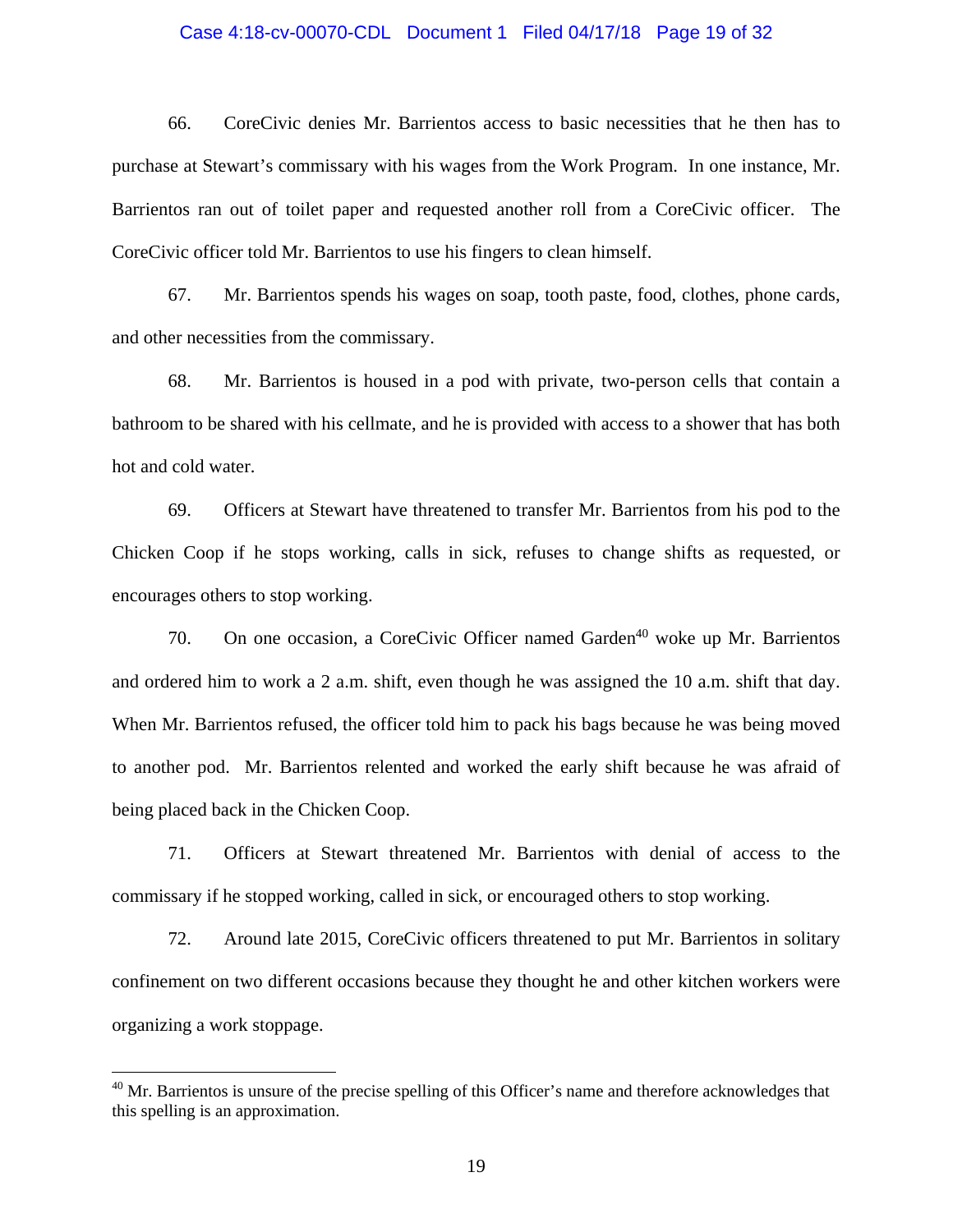#### Case 4:18-cv-00070-CDL Document 1 Filed 04/17/18 Page 20 of 32

73. Around October 2017, CoreCivic officers put Mr. Barrientos in medical segregation, allegedly for chicken pox, soon after he submitted a grievance against an officer who forced Mr. Barrientos to work while he was sick. Mr. Barrientos informed the officers that he had chicken pox as a child and was therefore unlikely to contract it again. CoreCivic detained Mr. Barrientos in medical segregation for two months and, despite a blood test, never informed him whether he had contracted chicken pox so as to justify his segregation.

74. While in segregation, Mr. Barrientos was in a cell by himself and was denied basic necessities and privileges. He was not allowed to see his family. His outdoor yard time was reduced from three to four hours per day to a half hour per day. As a result of his medical segregation, the immigration court had to reschedule a hearing in his immigration case thereby prolonging resolution of his case.

75. Mr. Barrientos provides CoreCivic with his labor because of CoreCivic's threats of physical restraint, serious harm, and/or abuse of the legal process; and its scheme, plan, and pattern to threaten or inflict physical restraint and serious harm upon him if he refuses to work.

76. CoreCivic has retained and currently retains the value of Mr. Barrientos' labor as corporate profits instead of using it to provide for safe, minimally humane living conditions for detained immigrants at Stewart or to compensate Mr. Barrientos fairly.

### **G. Plaintiff Velazquez's Labor at Stewart**

77. Mr. Velazquez has performed work for CoreCivic at Stewart as a result of its unlawful forced labor scheme, plan, and pattern.

78. As a kitchen worker, Mr. Velazquez washes dishes and prepares beverages during meal services for other detained immigrants at Stewart. On average, he works six to eight hours per day, five days per week.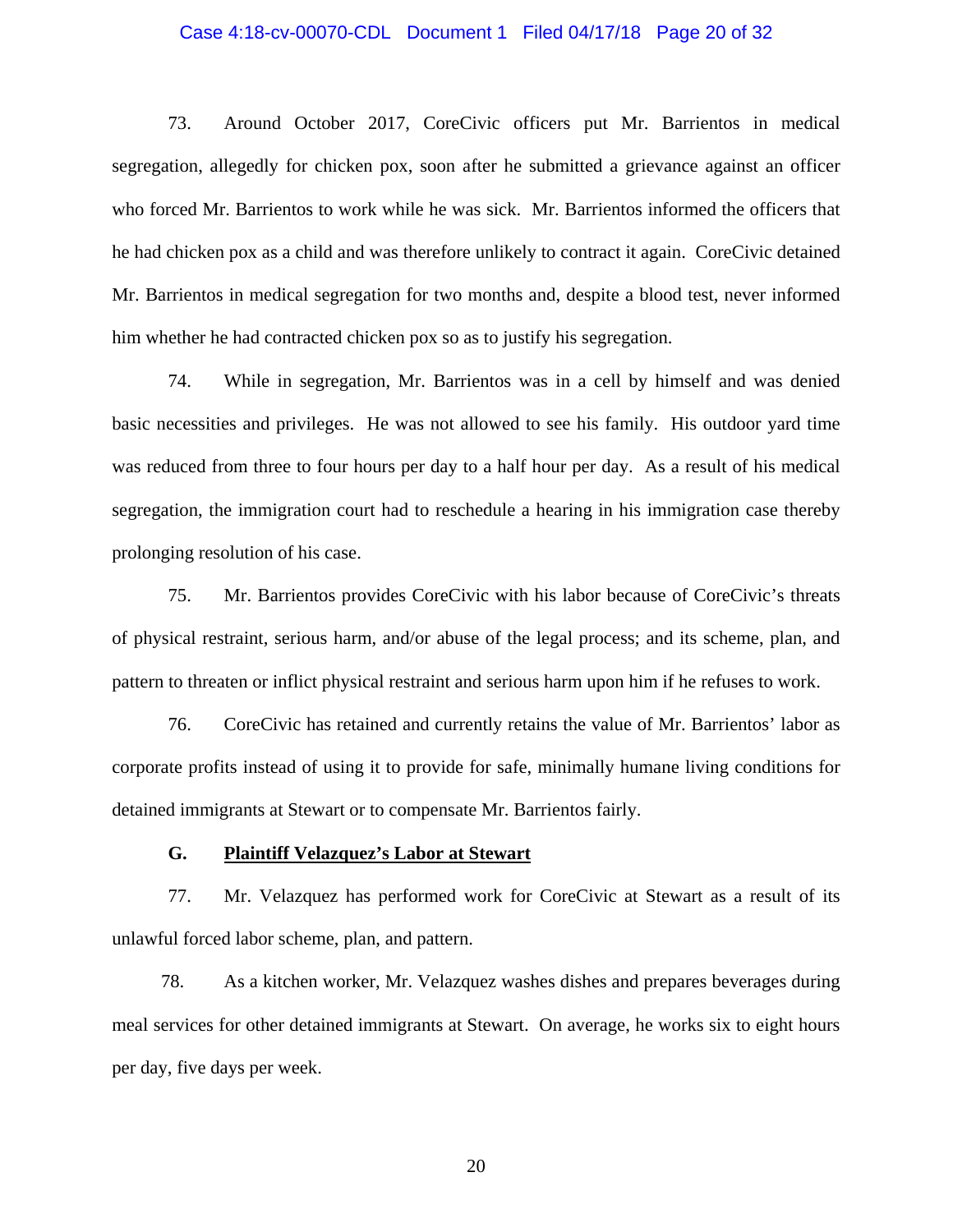#### Case 4:18-cv-00070-CDL Document 1 Filed 04/17/18 Page 21 of 32

79. For his labor, Mr. Velazquez is paid \$1 per day if he works less than six hours, \$4 per day if he works for six hours, \$5 per day if he works between eight and eleven hours and fifty-nine minutes, and \$8 per day if he works twelve hours or more. CoreCivic credits these wages to Mr. Velazquez's commissary account.

80. CoreCivic denies Mr. Velazquez access to basic necessities that he then has to purchase at Stewart's commissary with his wages from the Work Program. Mr. Velazquez uses his wages to purchase phone cards and food at CoreCivic's commissary, among other necessities.

81. Mr. Velazquez is housed in a pod with private, two-person cells. He shares a bathroom with only one other person, his cellmate, and has access to a shower with temperature control.

82. Mr. Velazquez has witnessed CoreCivic officers threaten to move detained immigrants who decline to work from their small pods like his to the Chicken Coop.

83. Mr. Velazquez provides CoreCivic forced labor because of its threats of physical restraint, serious harm, and/or abuse of the legal process; and its scheme, plan, and pattern to threaten or inflict physical restraint and serious harm upon him if he does not.

84. CoreCivic has retained and currently retains the value of Mr. Velazquez's labor as corporate profits instead of using it to provide for safer, more humane living conditions for detained immigrants at Stewart or compensate Mr. Velazquez fairly.

### **H. Plaintiff Ahmed's Labor at Stewart**

85. Mr. Ahmed was detained at Stewart from approximately August 2016 to February 2018.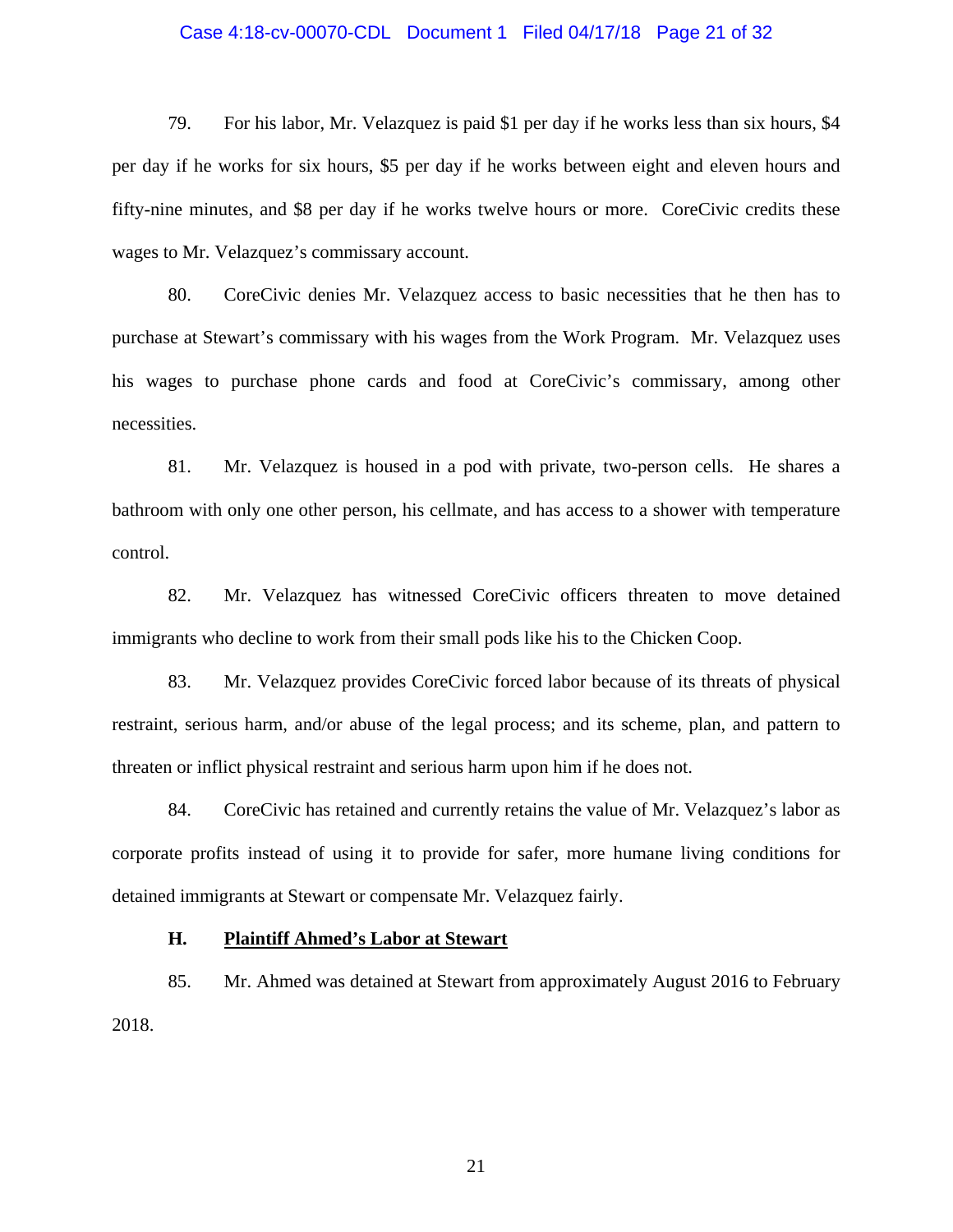#### Case 4:18-cv-00070-CDL Document 1 Filed 04/17/18 Page 22 of 32

86. As a kitchen worker, Mr. Ahmed prepared, cooked, and served meals, washed dishes, and cleaned the kitchen area. He worked eight-hour shifts, starting at 2:00 a.m., up to seven days per week.

87. In return for this labor, Mr. Ahmed was paid \$4 per day. If he worked twelve hours or more, he was paid an additional \$1 per day. CoreCivic credited these wages to Mr. Ahmed's commissary account.

88. CoreCivic denied Mr. Ahmed access to basic necessities that he then had to purchase at Stewart's commissary with his wages from the Work Program. Mr. Ahmed spent his wages on food and phone cards from the commissary, among other necessities.

89. Officers at Stewart threatened to put Mr. Ahmed in solitary confinement, if he stopped working or encouraged other detained immigrants to stop working.

90. In November 2017, officers at Stewart actually put Mr. Ahmed in solitary confinement for threatening a work stoppage after he had not been paid for his work. Specifically, officers at Stewart held Mr. Ahmed in solitary confinement for ten days for allegedly saying "no work tomorrow."41

91. Mr. Ahmed provided CoreCivic forced labor because of its threats of restraint, serious harm, and/or abuse of the legal process; and its scheme, plan, and practice to threaten or inflict restraint and serious harm upon him if he does not.

92. CoreCivic retained the value of Mr. Ahmed's labor by realizing this value as corporate profits, rather than using it to provide for safer, more humane living conditions for detained immigrants at Stewart.

<u>.</u>

<sup>41</sup> Spencer Woodman, *Private Prison Continues To Send ICE Detainees To Solitary Confinement For Refusing Voluntary Labor*, The Intercept (Jan. 11, 2018), https://theintercept.com/2018/01/11/icedetention-solitary-confinement.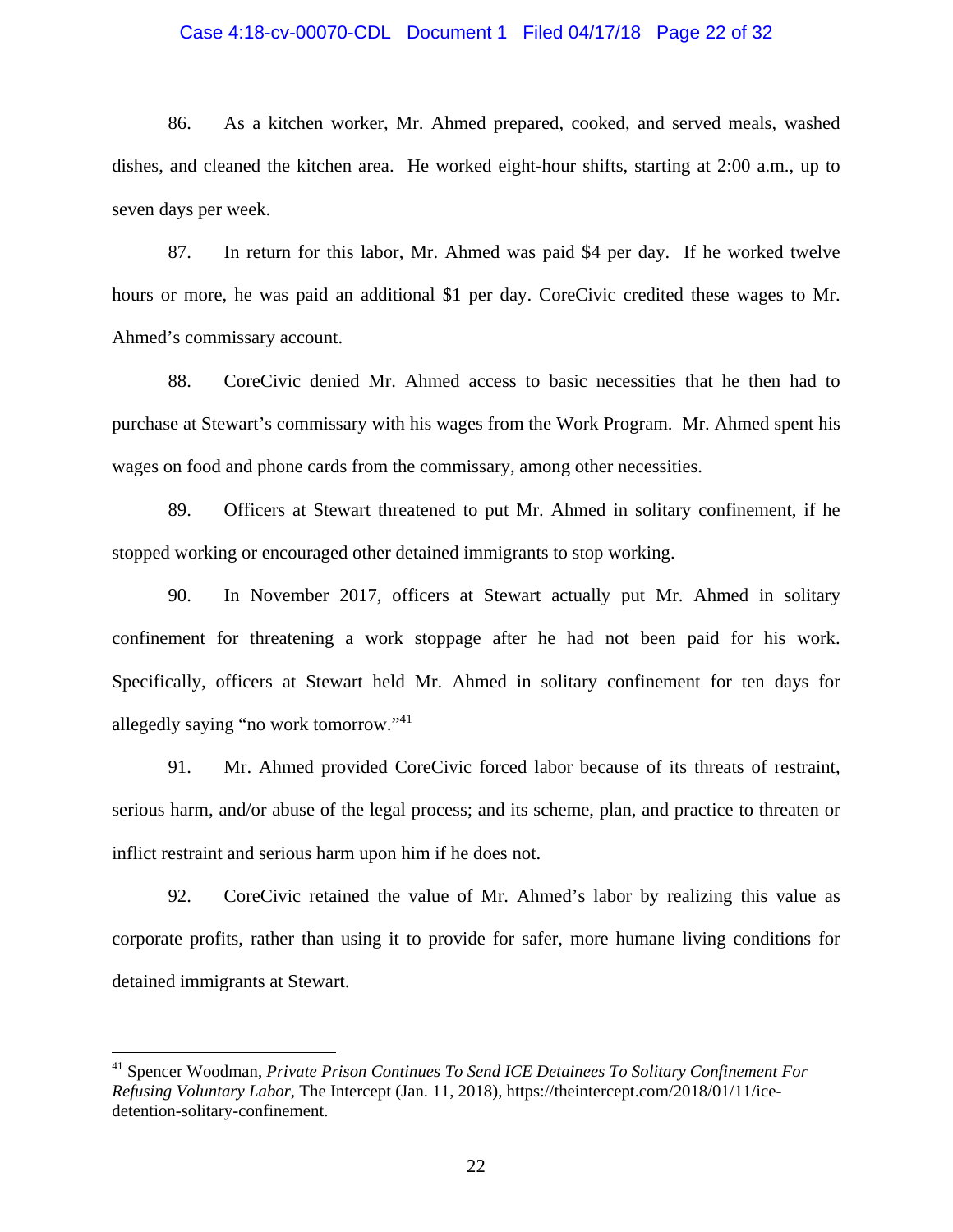# **CLASS ACTION ALLEGATIONS**

93. Plaintiffs bring this lawsuit as a class action on behalf of themselves individually and all others similarly situated under Federal Rules of Civil Procedure  $23(a)$ , (b)(2) for their requests for declaratory and injunctive relief only, and (b)(3) for their requests for damages. This action satisfies the numerosity, commonality, typicality, adequacy, predominance, and superiority requirements of those provisions.

## **A. Class Definition**

94. Plaintiffs seek to certify the following two classes:

(a) All civil immigration detainees who performed work for CoreCivic at Stewart in the "Volunteer Work Program" within the past ten years, up to the date the class is certified ("Forced Labor Class").

(b) All civil immigration detainees who performed work for CoreCivic at Stewart in the "Volunteer Work Program" within the past four years, up to the date the class is certified ("Unjust Enrichment Class").

95. Excluded from the class definitions are the defendants, their officers, directors, management, employees, subsidiaries, and affiliates, and all federal governmental entities. Plaintiffs reserve the right to revise the class definition based upon information learned subsequent to the filing of this action.

# **B. Class Certification Requirements under Rule 23(a), (b)(2), and (b)(3).**

96. **Numerosity:** The class is so numerous that joinder of all members is impracticable. Plaintiffs do not know the exact size of the class because that information is within the control of CoreCivic. However, upon information and belief, the class members number in the thousands. Membership in the class is readily ascertainable from CoreCivic's detention and Work Program records.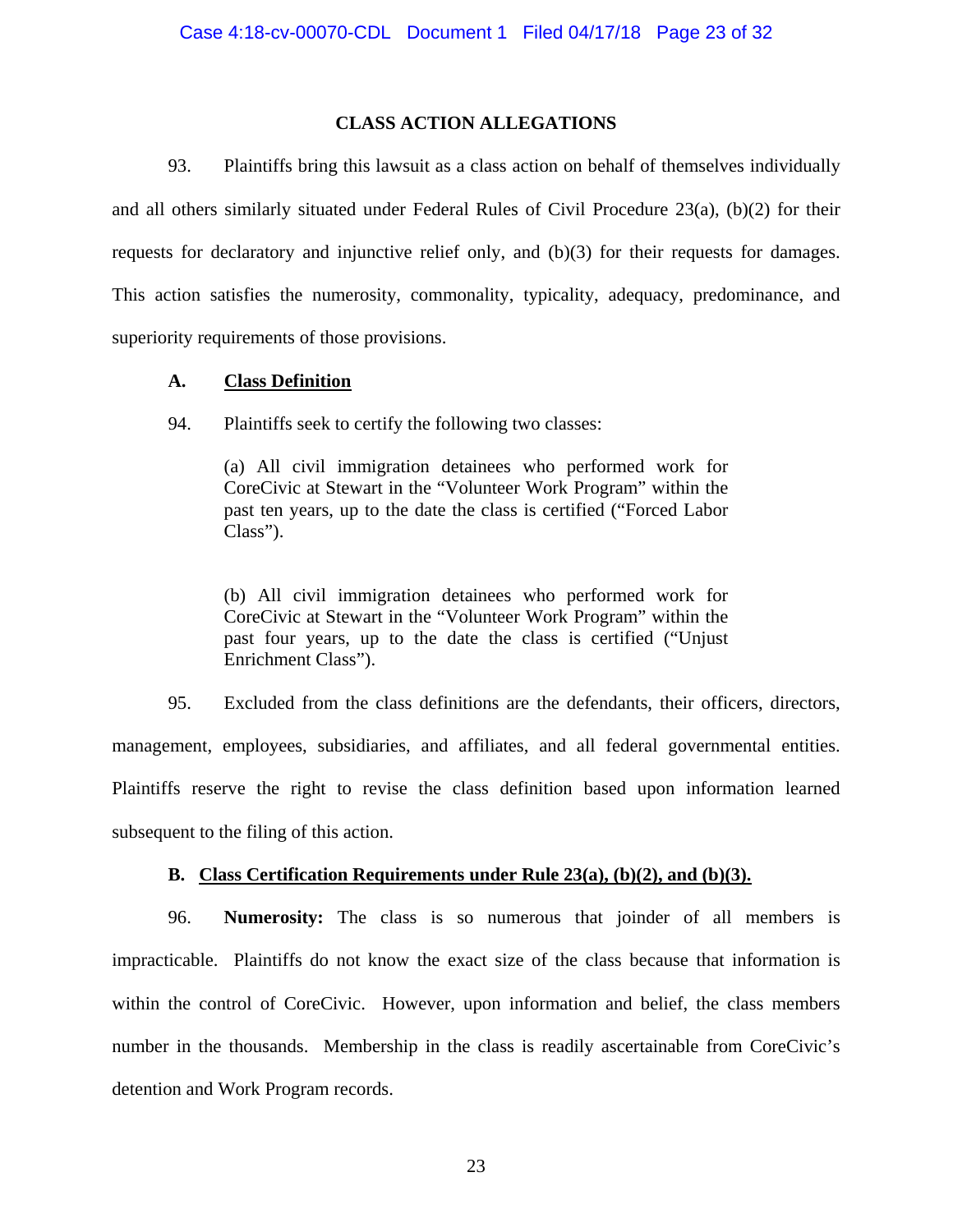# Case 4:18-cv-00070-CDL Document 1 Filed 04/17/18 Page 24 of 32

97. **Commonality:** There are numerous questions of law or fact common to the Class, and those issues predominate over any question affecting only individual class members. The common legal and factual issues include the following:

a. Whether CoreCivic's conduct as set forth in Count I violated the forced labor and attempt provisions of the Trafficking Victims Protection Act (18 U.S.C. §§ 1589, 1594, and 1595);

b. Whether CoreCivic was unjustly enriched by the Work Program;

c. Whether Plaintiffs and Class Members are entitled to equitable relief, including injunctive and declaratory relief; and

d. Whether Plaintiffs and the Class Members are entitled to damages and other monetary relief and, if so, in what amount.

98. **Typicality:** The claims asserted by Plaintiffs are typical of the claims of the Class, in that the representative Plaintiffs, like all Class Members, were subject to and impacted by CoreCivic's uniform policy. Each member of the proposed Class has been similarly injured by CoreCivic's misconduct.

99. **Adequacy:** Plaintiffs will fairly and adequately protect the interests of the Class. Plaintiffs have retained attorneys experienced in class and complex litigation, including litigation arising under the Trafficking Victims Protection Act. Plaintiffs and their counsel intend to vigorously prosecute this litigation. Neither Plaintiffs nor their counsel have interests that conflict with the interests of the other class members.

100. **Predominance of Common Questions:** The questions of law or fact common to the class, identified above in paragraph 97, predominate over any questions affecting only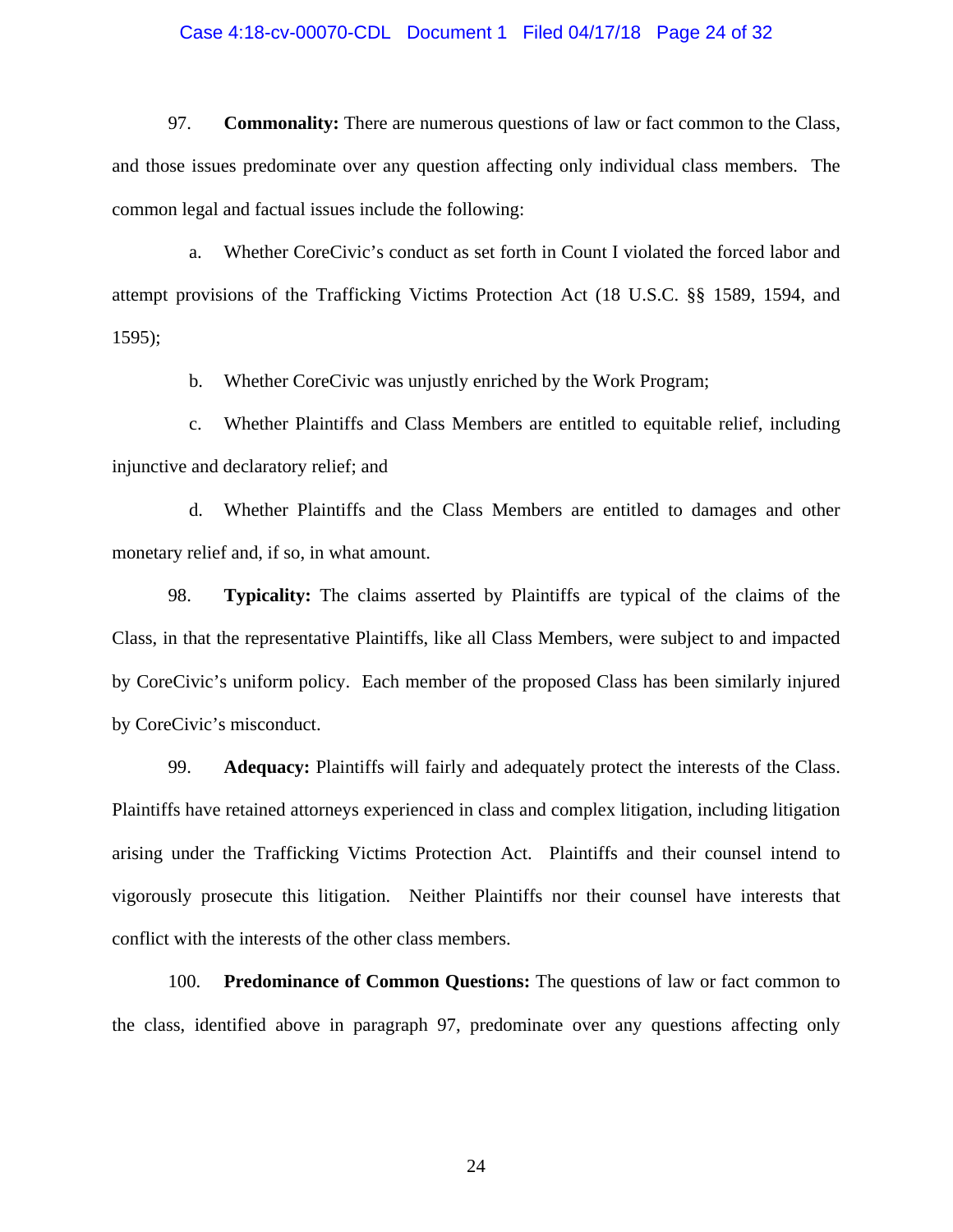#### Case 4:18-cv-00070-CDL Document 1 Filed 04/17/18 Page 25 of 32

individual members. Specifically, CoreCivic's scheme, plan, and pattern to force labor applies to the class as a whole and has resulted in substantially similar injuries to the class.

101. **Superiority:** Plaintiffs and Class Members have all suffered and will continue to suffer harm and damages as a result of CoreCivic's wrongful conduct. A class action is superior to other available methods for the fair and efficient adjudication of the controversy. Treatment as a class action will permit a large number of similarly situated persons to adjudicate their common claims in a single forum simultaneously, efficiently, and without the duplication of effort and expense that numerous individual actions would engender. Class treatment will also permit the adjudication of claims by many members of the proposed class who could not individually afford to litigate a claim such as is asserted in this complaint. Additionally, a class action is superior because the Class is comprised of many individuals who do not speak English as their native language and who are geographically dispersed. Finally, this class action likely presents no difficulties in management that would preclude maintenance as a class action.

102. This action satisfies the requirements of Rule 23(b)(2) because CoreCivic has acted and refused to act on grounds generally applicable to the Class, thereby making appropriate final injunctive and/or corresponding declaratory relief with respect to each Class Member.

#### **CAUSES OF ACTION**

#### **COUNT I**

#### **THE TRAFFICKING VICTIMS PROTECTION ACT**

Forced Labor (18 U.S.C. § 1589) Or, in the Alternative, Attempt to Commit Forced Labor (18 U.S.C. § 1594(a)). *On behalf of the Forced Labor Class* 

103. Plaintiffs and Class Members reallege and incorporate by reference herein all allegations above.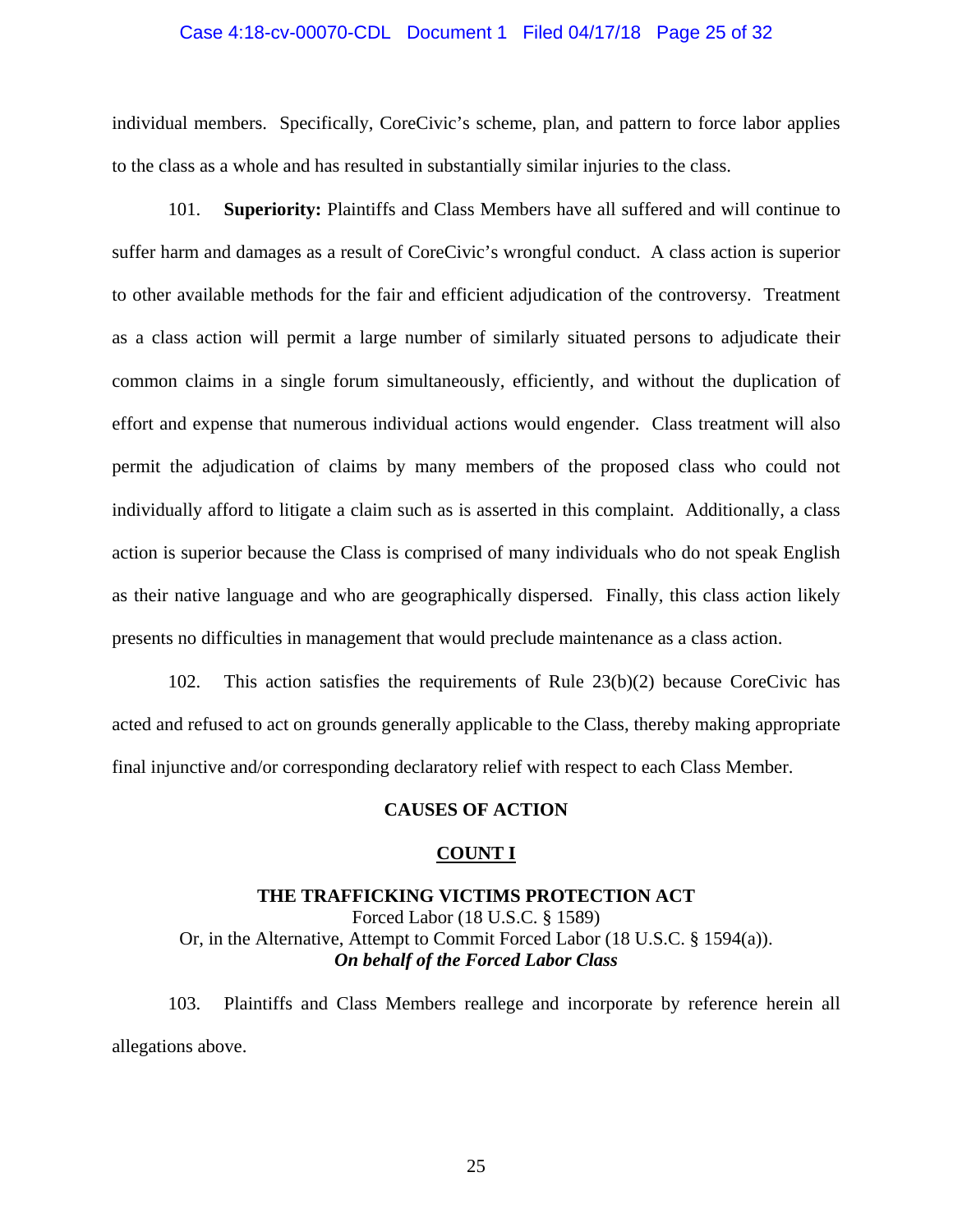#### Case 4:18-cv-00070-CDL Document 1 Filed 04/17/18 Page 26 of 32

104. Plaintiffs and Forced Labor Class Members are authorized to bring this claim against CoreCivic pursuant to the civil remedies provision of the Trafficking Victims Protection Act ("TVPA"), 18 U.S.C. § 1595, because CoreCivic violated the forced labor provisions of 18 U.S.C. § 1589 or, in the alternative, the attempt provisions of 18 U.S.C. § 1594(a).

105. Plaintiffs and Forced Labor Class Members also are authorized to bring this claim under the TVPA, 18 U.S.C. § 1595, because CoreCivic knowingly benefitted financially from participating in a venture which CoreCivic knew or should have known has engaged in violations of the forced labor or, in the alternative, the attempt provisions of 18 U.S.C. § 1594(a).

106. CoreCivic knowingly obtained the labor or services of Plaintiffs and Forced Labor Class Members by means of physical restraint and threats of physical restraint of Plaintiffs and Members of the Forced Labor Class, in violation of 18 U.S.C. § 1589(a)(1). Specifically, CoreCivic threatened to or did restrain Plaintiffs and Forced Labor Class Members in solitary confinement when they refused orders to work.

107. CoreCivic knowingly obtained the labor or services of Plaintiffs and Forced Labor Class Members by means of serious harm and threats of serious harm, in violation of 18 U.S.C. § 1589(a)(2).

108. The serious harm CoreCivic caused and threatened was physical and non-physical harm, including psychological, financial, and reputational harm. Specifically,

> a. Withholding of Basic Necessities: CoreCivic withheld or threatened to withhold basic necessities from Plaintiffs and Forced Labor Class Members, thereby forcing them to work for subminimum wages to buy those basic necessities at the commissary and avoid hunger, undernourishment, lack of personal hygiene, and lack of contact with loved ones, among other harms;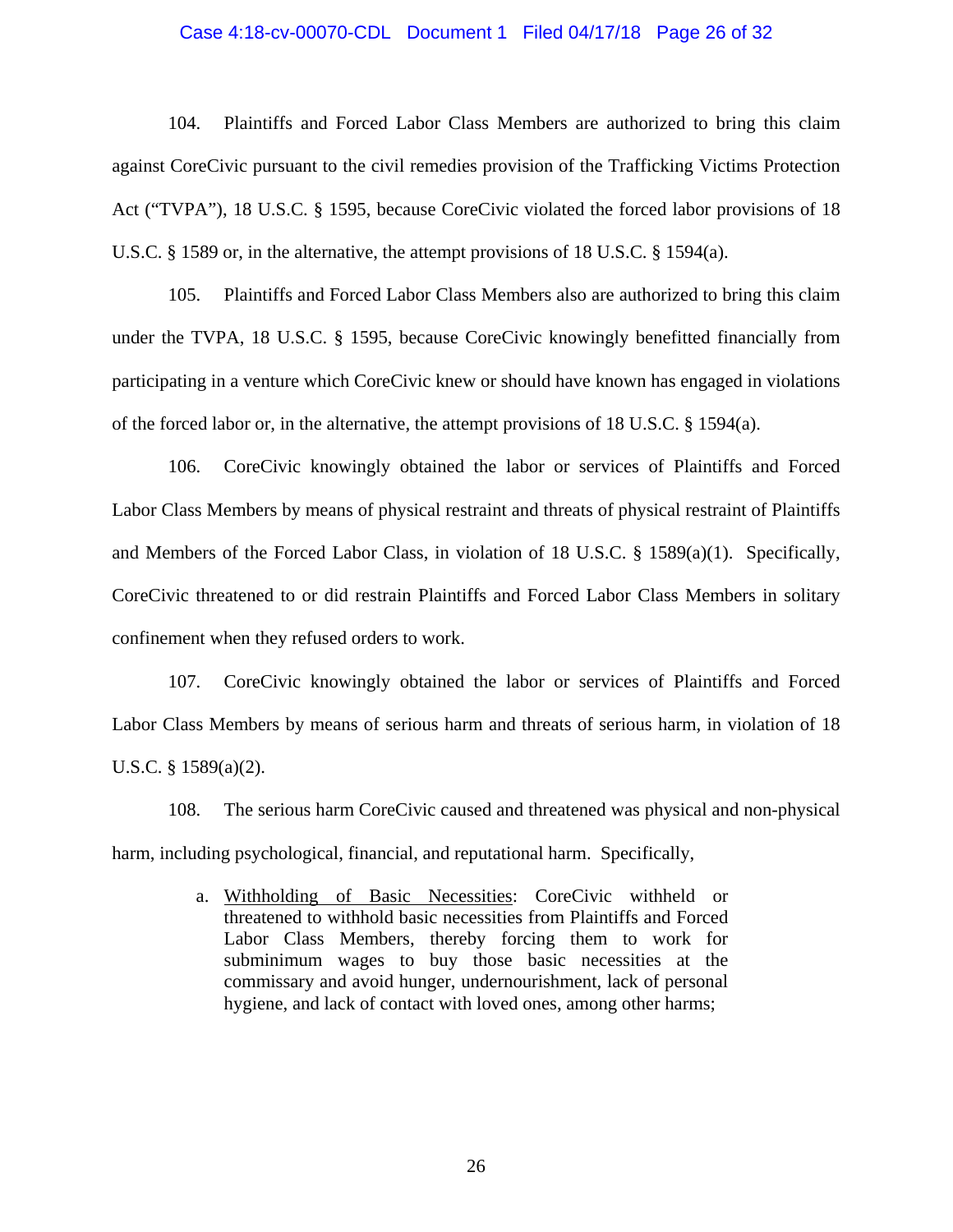- b. Threatened and Actual Sanctions: When CoreCivic perceived that Plaintiffs and Forced Labor Class members were refusing to provide their labor, organizing a work stoppage, or participating in a work stoppage, CoreCivic
	- i. placed or threatened to place them into solitary confinement;
	- ii. threatened criminal prosecution;
	- iii. threatened to transfer them to unsafe and unsanitary living quarters, where they would be deprived of privacy, safety, and sanitation; and
	- iv. threatened to deny them access to the commissary where they could buy food, hygiene products, and phone cards, thus denying them basic necessities and isolating them from friends and family.

109. The conduct described in paragraph 108, *supra*, is "serious harm" as defined in 18 U.S.C. § 1589(c)(2) because it is "sufficiently serious, under all the surrounding circumstances, to compel a reasonable person of the same background and in the same circumstances [of Plaintiffs and Forced Labor Class Members] to perform or to continue performing labor or services in order to avoid incurring that harm."

110. CoreCivic knowingly obtained the labor or services of Plaintiffs and Forced Labor Class Members "by means of a scheme, plan, or pattern [CoreCivic] intended to cause ... [Plaintiffs and Forced Labor Class Members] to believe that, if … [Plaintiffs and Forced Labor Class Members] did not perform such labor or services, … [they] would suffer serious harm or physical restraint" as described in paragraphs 105-108, *supra*, in violation of 18 U.S.C. §  $1589(a)(4)$ .

111. CoreCivic knowingly obtained the labor or services of Plaintiffs and Forced Labor Class Members by means of abuse or threatened abuse of legal process, in violation of 18 U.S.C. § 1589(a)(3). Specifically, CoreCivic threatened to initiate criminal proceedings against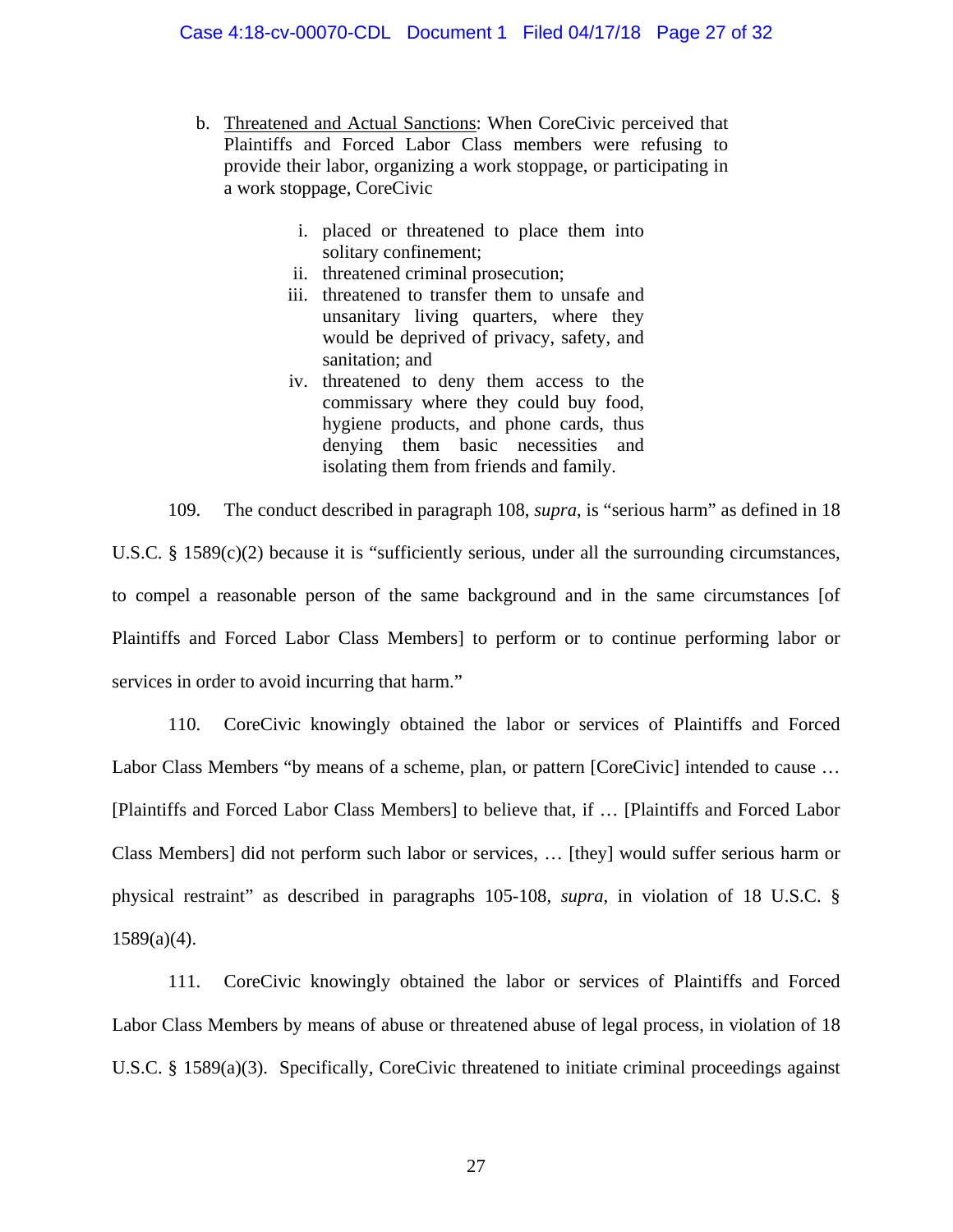#### Case 4:18-cv-00070-CDL Document 1 Filed 04/17/18 Page 28 of 32

Plaintiffs and Forced Labor Class Members to obtain their labor and to prevent them from refusing to work.

112. In the alternative, CoreCivic attempted to obtain the labor or services of Plaintiffs and Forced Labor Class Members by the means described paragraphs 105-108, *supra*, in violation of 18 U.S.C. § 1594(a).

113. Plaintiffs and Forced Labor Class Members have suffered damages in an amount to be determined at trial.

114. Plaintiffs and Forced Labor Class Members are entitled to recover compensatory and punitive damages.

115. Plaintiffs and Forced Labor Class Members are entitled to recover mandatory restitution in the full amount of their losses.

116. Plaintiffs and Forced Labor Class Members are entitled to recover their costs and reasonable attorney's fees.

# **COUNT II**  *On behalf of the Unjust Enrichment Class*  **UNJUST ENRICHMENT Georgia Common Law**

117. Plaintiffs reallege and incorporate by reference herein all allegations above.

118. CoreCivic materially and significantly reduced its labor costs and expenses, and increased its corporate profits, by obtaining undercompensated labor from Plaintiffs and Unjust Enrichment Class Members.

119. Plaintiffs and Unjust Enrichment Class Members conferred non-gratuitous benefits upon CoreCivic by performing work for \$1 to \$4 per day, and up to \$8 per day for kitchen workers under certain circumstances, for which CoreCivic would otherwise have had to pay at least the applicable minimum wage or more, thereby significantly and materially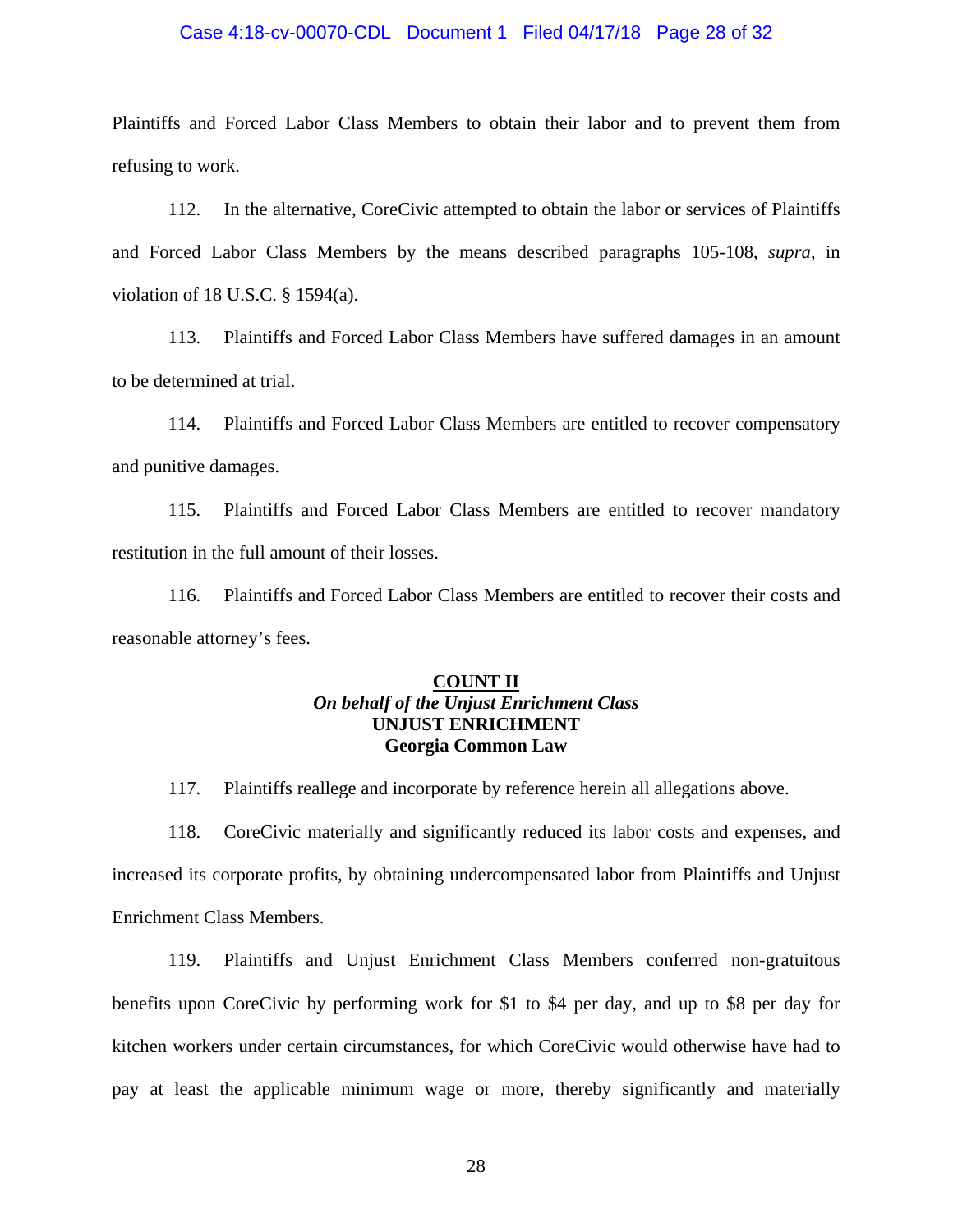#### Case 4:18-cv-00070-CDL Document 1 Filed 04/17/18 Page 29 of 32

increasing CoreCivic's profits and unjustly enriching CoreCivic at the expense of and detriment to Plaintiffs and Unjust Enrichment Class Members.

120. CoreCivic's retention of any benefit collected directly and indirectly from this undercompensated labor violated principles of justice, equity, and good conscience.

121. As a direct and proximate result of CoreCivic's forced labor practices, Plaintiffs and Unjust Enrichment Class Members have suffered concrete harm and injury, including physical and emotional injury, and the unlawful violation of their rights.

122. Plaintiffs and Unjust Enrichment Class Members are entitled to recover from CoreCivic all amounts that CoreCivic has wrongfully and improperly obtained, and CoreCivic should be required to disgorge to Plaintiffs and Unjust Enrichment Class Members the benefits it has unjustly obtained. Plaintiffs and Class Members are also entitled to recover exemplary damages.

#### **PRAYER FOR RELIEF**

**WHEREFORE**, Plaintiffs, individually and on behalf of the Class, request that the Court:

- a. Certify this action as a class action, with the classes as defined above;
- b. Find that Plaintiffs are proper representatives of the classes, and appoint the undersigned as Class Counsel;
- c. Order CoreCivic to identify and disclose to Plaintiffs all Class Members;
- d. Order CoreCivic to pay for notifying Class Members of the pendency of this suit;
- e. Award declaratory and other equitable relief as is necessary to protect the interests of Plaintiffs and Class Members;
- f. Award injunctive relief as is necessary to protect the interests of Plaintiffs and Class Members, including enjoining CoreCivic from continuing to conduct business through the unlawful and unfair practices alleged herein;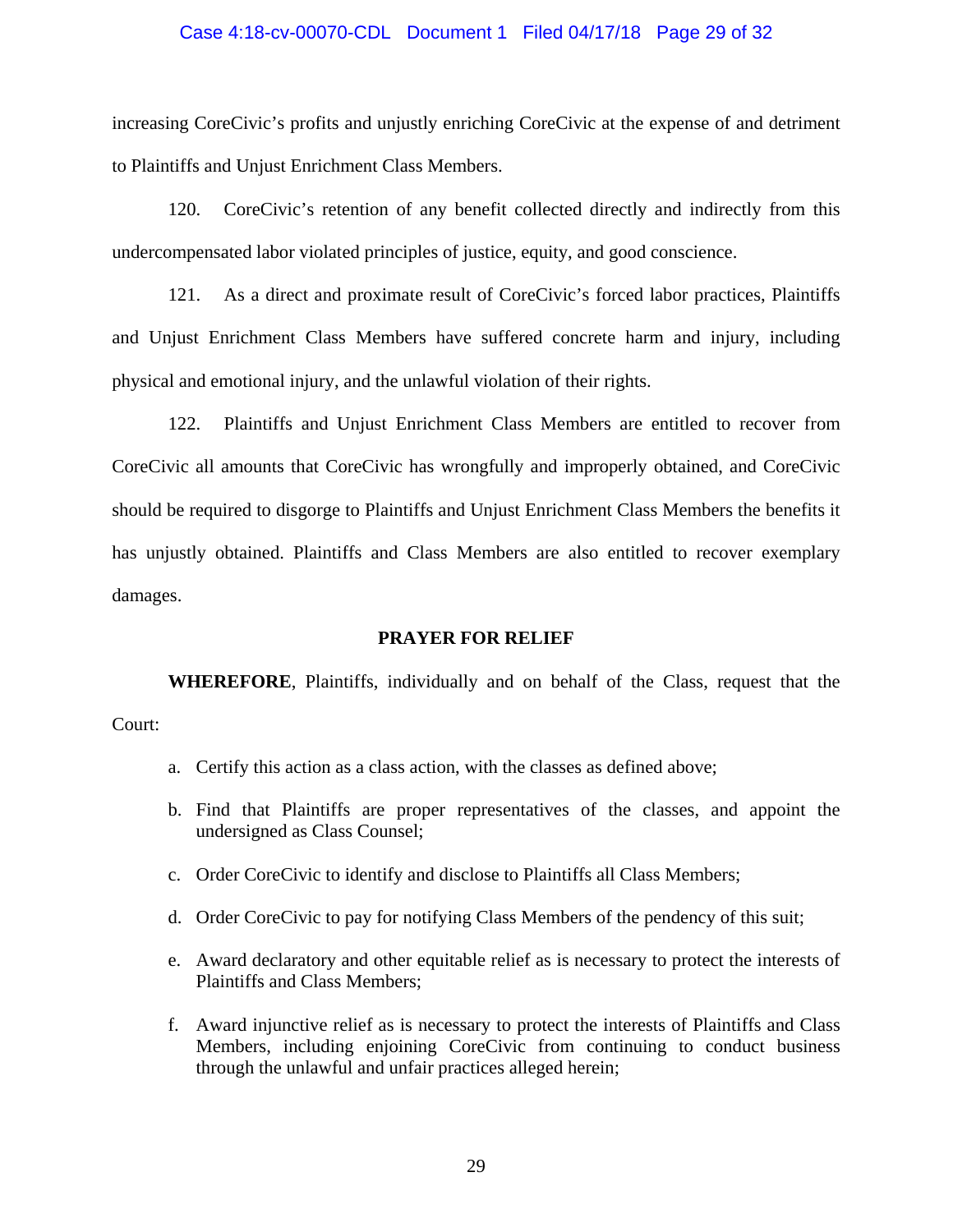- g. Order disgorgement of CoreCivic's unjustly-acquired revenue, profits, and other benefits resulting from its unlawful conduct;
- h. Award Plaintiffs and Class Members monetary damages for CoreCivic's forced labor, or in in the alternative, attempted forced labor, and unjust enrichment in an amount to be determined at trial;
- i. Award Plaintiffs and Class Members their reasonable litigation expenses and attorney's fees; and
- j. Award any further relief that the Court deems just and equitable.

Dated: April 17, 2018

Respectfully Submitted,

/s/ Daniel Werner

Daniel Werner (GA Bar No. 422070) Laura Rivera (GA Bar No. 143762) **SOUTHERN POVERTY LAW CENTER**  150 E. Ponce de Leon Avenue, Suite 340 Decatur, GA, 300030 Telephone: (404) 521-6700 Facsimile: (404) 221-5857 daniel.werner@splcenter.org laura.rivera@splcenter.org

/s/ Meredith B. Stewart Meredith B. Stewart\* Bryan Lopez\* **SOUTHERN POVERTY LAW CENTER**  201 Saint Charles Avenue, Suite 2000 New Orleans, LA 70170 Telephone: (504) 486-8982 Facsimile: (504) 486-8947 meredith.stewart@splcenter.org bryan.lopez@splcenter.org

R. Andrew Free\* **LAW OFFICE OF R. ANDREW FREE**  P.O. Box 90568 Nashville, TN 37209 Telephone: (844) 321-3221x1 Facsimile: (615) 829-8959 andrew@immigrantcivilrights.com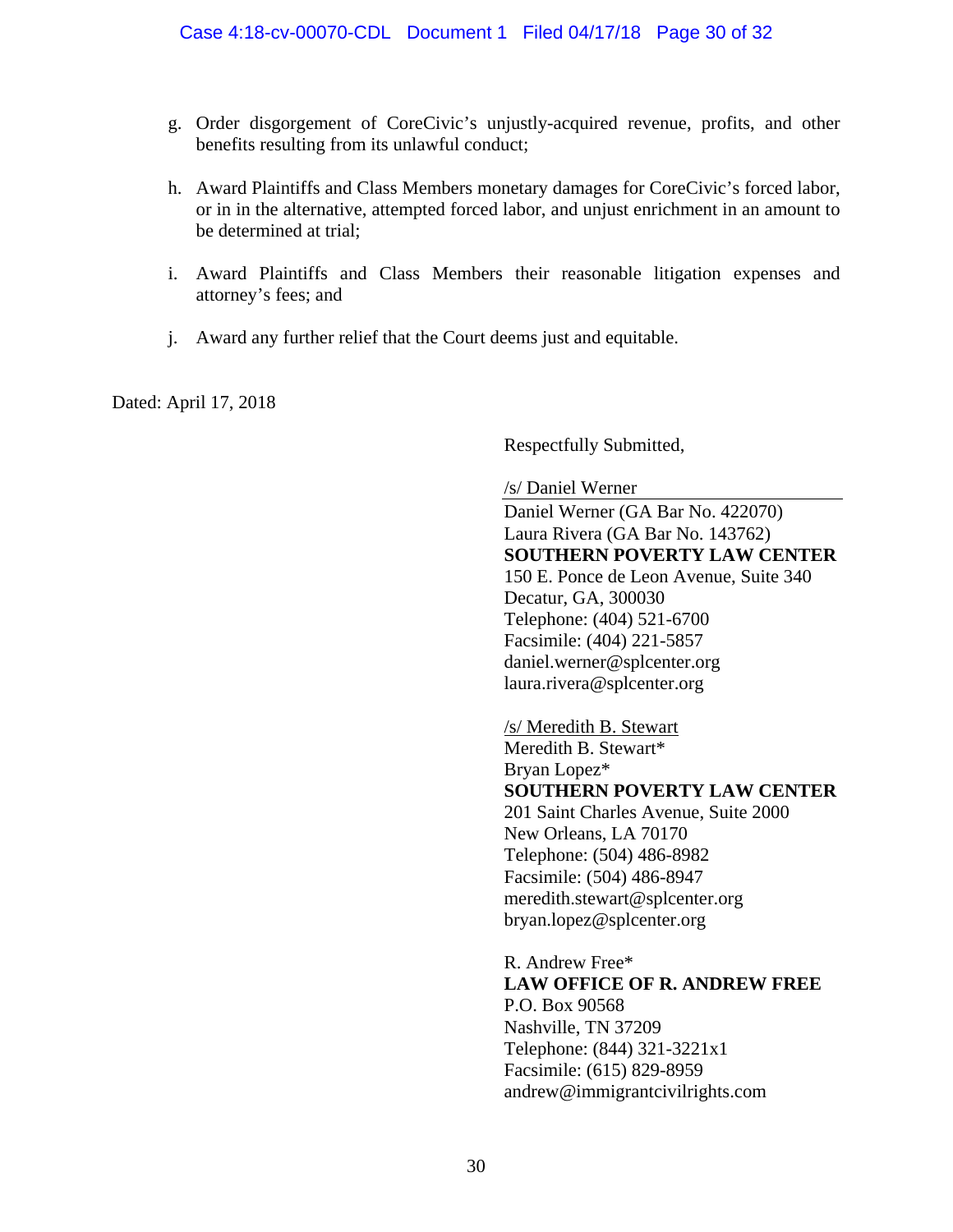Azadeh Shahshahani (GA Bar No. 509008) Priyanka Bhatt (GA Bar No. 307315) **PROJECT SOUTH**  9 Gammon Avenue SE Atlanta, GA 30315 Telephone: (404) 622-0602 Facsimile: (404) 622-4137 azadeh@projectsouth.org

 Korey A. Nelson\* Lydia A. Wright\* **BURNS CHAREST LLP**  365 Canal Street, Suite 1170 New Orleans, LA 70130 Telephone: (504) 799-2845 Facsimile: (504) 881-1765 knelson@burnscharest.com lwright@burnscharest.com

Warren T. Burns\* Daniel H. Charest\* **BURNS CHAREST LLP**  900 Jackson St., Suite 500 Dallas, Texas 75202 Telephone: (469) 904-4550 Facsimile: (469) 444-5002 wburns@burnscharest.com dcharest@burnscharest.com

 \*Application for admission *pro hac vice*  forthcoming.

*Attorneys for Plaintiffs*